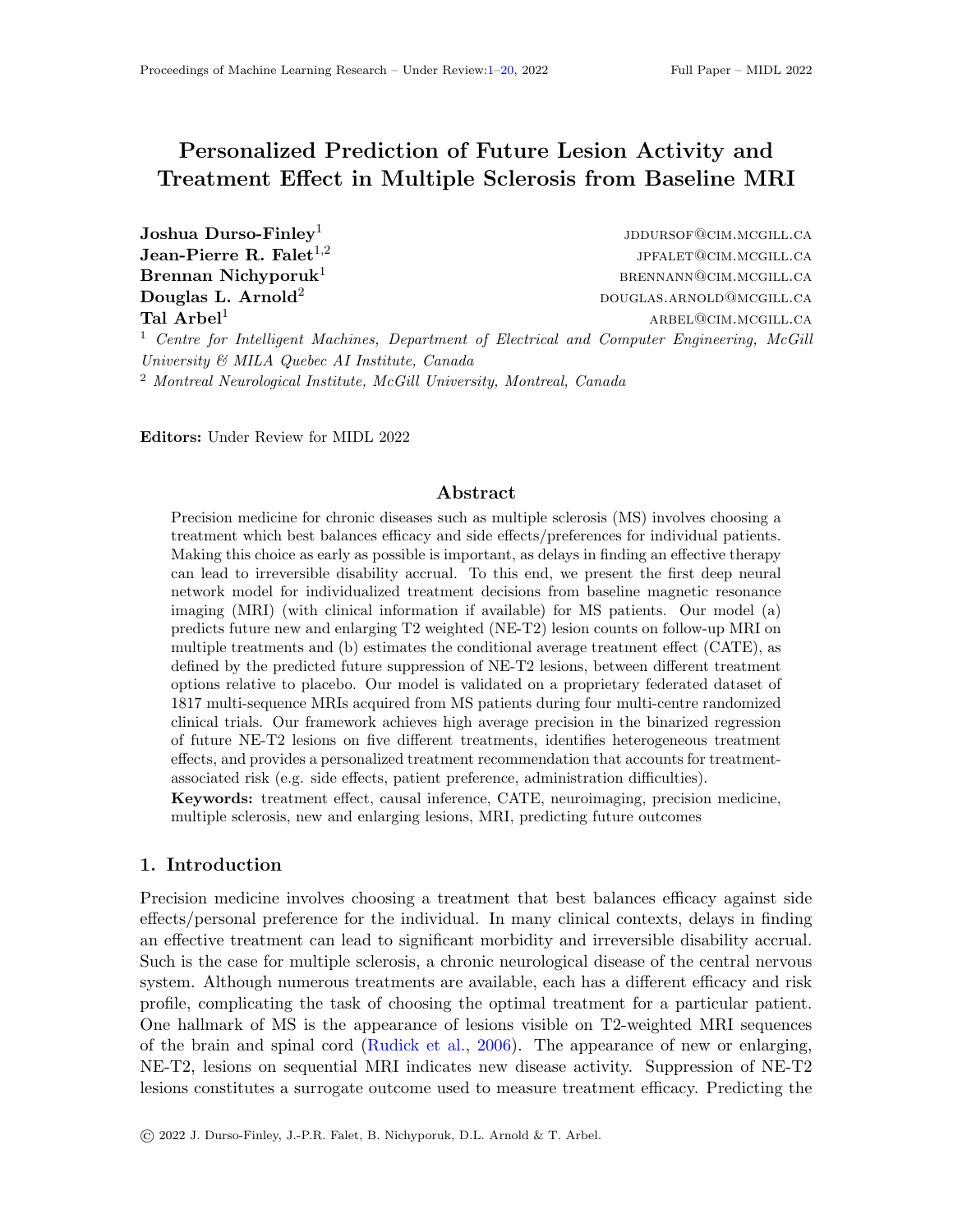future effect of a treatments on NE-T2 lesions counts using brain MRI prior to treatment initiation would therefore have the potential to be an early and non-invasive mechanism to significantly improve patient outcomes.

Predicting future treatment effects first requires accurate prognostic models for future disease evolution. Deep learning has been used to predict prognostic outcomes in a variety of medical imaging domains [\(Gonz´alez et al.,](#page-9-0) [2018;](#page-9-0) [Nielsen et al.,](#page-11-1) [2018;](#page-11-1) [Lin et al.,](#page-10-0) [2018;](#page-10-0) [Sun et al.,](#page-12-0) [2019\)](#page-12-0). In the context of MS, research has mainly focused on the related tasks of lesion segmentation [\(Valverde et al.,](#page-12-1) [2017;](#page-12-1) [Roy et al.,](#page-11-2) [2018;](#page-11-2) [Nair et al.,](#page-11-3) [2020;](#page-11-3) [Nichy](#page-11-4)[poruk et al.,](#page-11-4) [2021\)](#page-11-4) and NE-T2 lesion detection [\(Doyle et al.,](#page-8-0) [2018;](#page-8-0) [Sepahvand et al.,](#page-11-5) [2020\)](#page-11-5). Recently, deep learning models have been developed for the binary prediction of future disability progression [\(Tousignant et al.,](#page-12-2) [2019\)](#page-12-2) and the binary prediction of future lesion activity [\(Sepahvand et al.,](#page-11-6) [2019\)](#page-11-6), as defined by the presence of more than one NE-T2 or Gadolinium enhancing lesions. The prediction of more granular outcomes, such as future NE-T2 lesion counts, remains an open research topic. Furthermore, models are typically built as prognostic models for untreated patients. Predicting prognosis on treatment requires addressing the additional challenge of learning the effect each treatment will have on a particular patient based on their MRI, and thus potentially subtle MRI markers predictive of future treatment response. Machine learning models that have been devised to predict treatment response when it is directly measurable on the image (e.g. shrinking tumour) [\(Xu](#page-13-0) [et al.,](#page-13-0) [2019;](#page-13-0) [Ha et al.,](#page-9-1) [2018\)](#page-9-1), are insufficient for the context of MS and for other diseases where treatment response must be evaluated relative to placebo or other treatments. Previous work by [\(Doyle et al.,](#page-8-1) [2017\)](#page-8-1) examined the ability of classical machine learning models to perform binary activity prediction for patients on MS treatments and identify potential treatment responders.

Several machine learning methods have been developed to estimate treatment effects for single treatment-control comparisons [\(Louizos et al.,](#page-10-1) [2017;](#page-10-1) [Shalit et al.,](#page-12-3) [2017;](#page-12-3) [Shi et al.,](#page-12-4) [2019\)](#page-12-4), with extensions to multiple treatments [\(Zhao et al.,](#page-13-1) [2017;](#page-13-1) [Zhao and Harinen,](#page-13-2) [2020\)](#page-13-2). [Zhao and Harinen](#page-13-2) [\(2020\)](#page-13-2) also integrate the notion of value and cost (or risk) associated with a treatment, crucial elements for making sound recommendations, particularly when higher efficacy medications may be associated with more severe side effects. However, applications to precision medicine have largely focused on using clinical data as input [\(Katz](#page-10-2)[man et al.,](#page-10-2) [2018;](#page-10-2) [Fotso,](#page-9-2) [2018;](#page-9-2) [Ching et al.,](#page-8-2) [2018;](#page-8-2) [Jaroszewicz,](#page-10-3) [2014\)](#page-10-3). Existing MS models [\(Sormani et al.,](#page-12-5) [2013;](#page-12-5) Río et al., [2008;](#page-11-7) [Prosperini et al.,](#page-11-8) [2009\)](#page-11-8) are also limited to clinical features (e.g. demographics), and established group-level MRI-derived features (e.g. contrast-enhancing lesion counts, brain volume). Deep learning models would permit learning individual, data-driven features of treatment effect directly from MRI sequences and should provide improvement on existing strategies.

This paper introduces the first image-based treatment recommendation framework for MS that combines prognosis prediction, treatment effect estimation, and treatment-associated risk (Figure [1\)](#page-2-0) evaluation. Our models takes multi-sequence MRI at baseline, along with available clinical information, as input to a multi-head deep neural network that learns shared latent features in a common ResNet encoder [\(He et al.,](#page-10-4) [2015\)](#page-10-4). It then learns treatment-specific latent features in each output head for predicting future potential outcomes on multiple treatments. Predictions, effect estimates, and treatment risk are then supplied to a *Clinical Decision Support Tool* that outputs a treatment recommendation.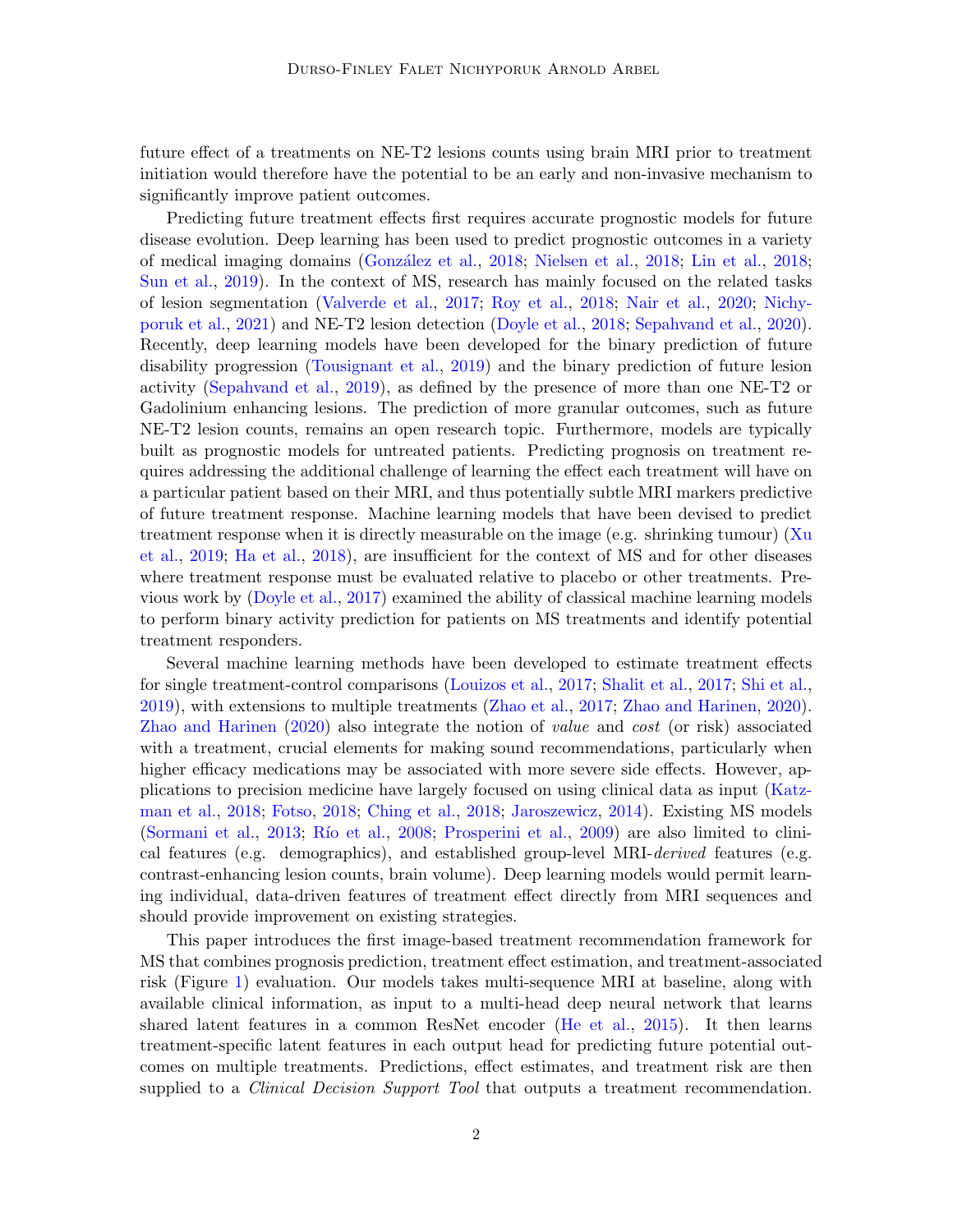

<span id="page-2-0"></span>Figure 1: System overview illustrating the overall approach.

This framework is evaluated on a proprietary multi-trial, multi-scanner dataset of MS patients exposed to five different treatment options. The multi-head model not only accurately predicts, from baseline, future NE-T2 lesion counts that will develop 1-2 years ahead on all treatments, but it is able to reliably identify subgroups with heterogeneous treatment effects (groups for which the treatment is more or less effective) as measured by causal inference metrics. Finally, this framework shows that improved lesion suppression can be achieved using the support tool, especially when treatment risk is being considered.

## 2. Method

## 2.1. Estimating Treatment Effect

Let  $X \in \mathbb{R}^d$  be the input features (multi-sequence MRI and available clinical data),  $Y \in \mathbb{R}$  be the outcome of interest, and  $W \in \{0, 1, ..., m\}$  be the treatment allocation in the case where  $w = 0$  is a control (e.g. placebo) and the remaining are m treatment options. Given an observational dataset  $\mathcal{D} = \{(x_i, y_i, w_i)\}_{i=1}^n$ , the individual treatment effect (ITE) for patient i can be defined using the Neyman/Rubin Potential Outcome Framework [\(Rubin,](#page-11-9) [1974\)](#page-11-9) as  $ITE_i = Y_i(t) - Y_i(0)$ , where  $Y_i(t)$  and  $Y_i(0)$  represents potential outcomes on treatment  $t \in \{1, ..., m\}$  and control, respectively. The ITE is therefore a fundamentally unobservable causal quantity because only one of these potential outcomes is realized. Treatment effect estimation in machine learning therefore relies on a related causal estimand, the conditional average treatment effect (CATE)

$$
\tau_t(x) = \mathbb{E}[Y(t)|X = x] - \mathbb{E}[Y(0)|X = x].
$$
\n(1)

The causal expectations can be recovered from the observational data as follows

$$
\tau_t(x) = \mathbb{E}[Y|X = x, W = t] - \mathbb{E}[Y|X = x, W = 0] = \mu_t(x) - \mu_0(x)
$$
\n(2)

which can be estimated in an unbiased fashion using randomized control trial data (as in our case), where  $\{(Y(0), Y(1))\}\perp W|X$  (Gutierrez and Gérardy, [2017\)](#page-9-3). Further assumptions are needed in the context of non-randomized data [\(Guelman,](#page-9-4) [2015\)](#page-9-4).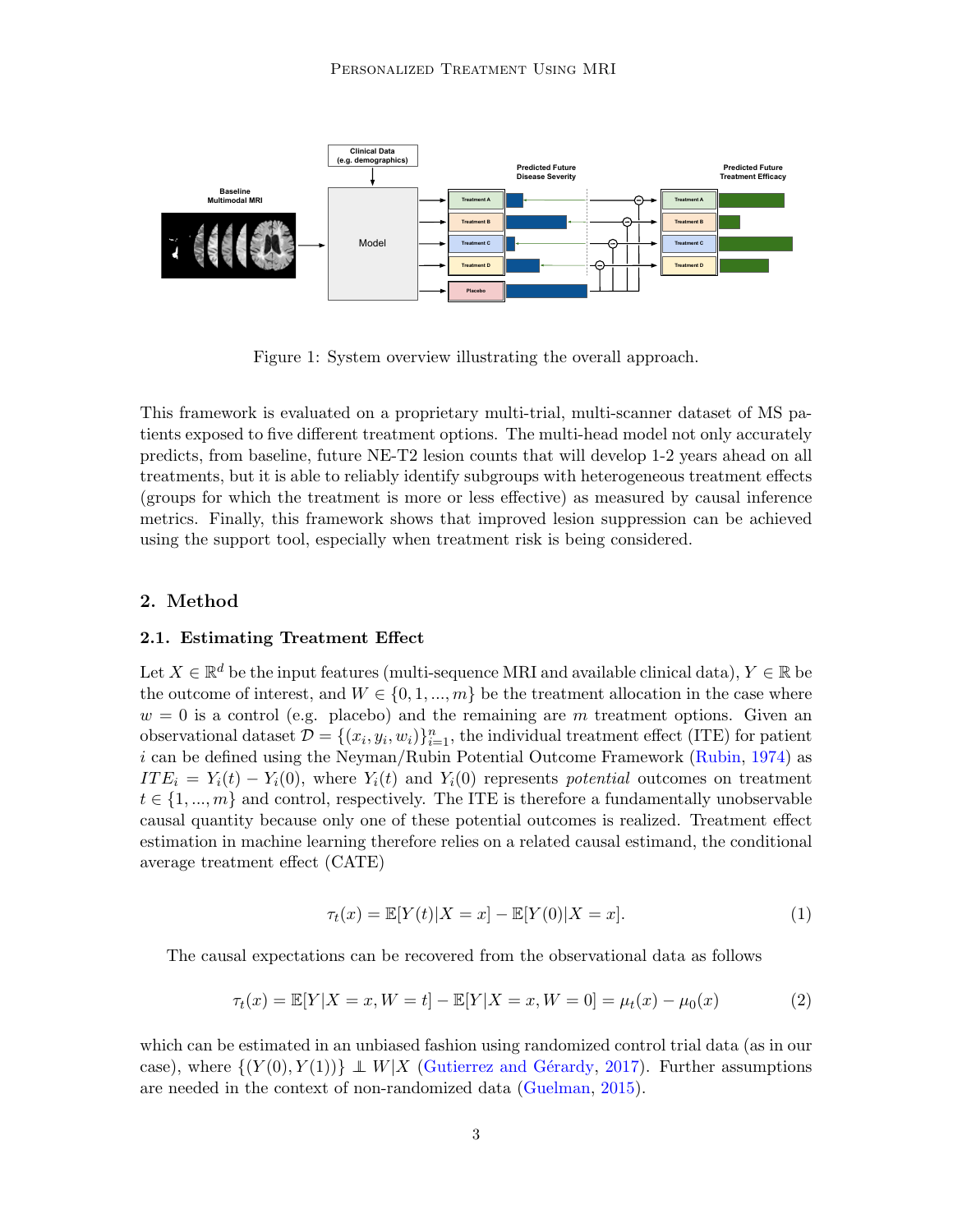#### 2.2. Network Architecture

Our network is based on TARNET [\(Shalit et al.,](#page-12-3) [2017\)](#page-12-3) and its multi-treatment extension [\(Zhao and Harinen,](#page-13-2) [2020\)](#page-13-2). Specifically, we employ a single multi-head neural network composed of m different CATE estimators,

$$
\hat{\tau}_t(x) = \hat{\mu}_t(x) - \hat{\mu}_0(x), \ t \in \{1, ..., m\}
$$
\n(3)

where each  $\hat{\mu}_t(x)$  is parametrized by a neural network trained on the corresponding treatment distribution, and all share parameters in the earlier layers. A ResNet encoder is used as the shared trunk, and after a global max pooling layer, the encoded features are concatenated with any available clinical information before being processed by treatment-specific multilayer perceptrons (MLPs). The model architecture is depicted in Figure [2.](#page-3-0)

During training, mini-batches are randomly sampled from  $D$  and fed through the network, outputting a prediction for each treatment head. Losses are computed at each head t for the set of prediction-target pairs where ground truth is available for that treatment,  $\{(\hat{y}_{i,t}, y_i)\}_{i:w_i=t}$ . Shared parameters are learned in the common layers, which receive gradients for each sample irrespective of treatment allocation, while treatment-specific parameters are learned in the treatment heads from samples allocated to the corresponding treatment. At inference, predictions from all output heads are used for every patient. Full implementation details can be seen in Appendix [A.](#page-14-0)



<span id="page-3-0"></span>Figure 2: Network Diagram. Common ResNet encoder followed by treatment-specific output MLPs for predicting potential outcomes on multiple treatments.

The tasks of regression and classification are examined. Regressing future NE-T2 lesion counts offers the most intuitive interpretation of treatment effect  $\hat{\tau}_t(x)$  (i.e. differences in lesion count), but is sensitive to outliers in the count distribution (e.g. patients with 50 lesions). On the other hand, MS guidelines [\(Freedman et al.,](#page-9-5) [2020\)](#page-9-5) report a cutoff of  $(\geq 3)$  new/enlarging T2 lesions after which a treatment should be changed to a more effective one. We therefore also consider the binary classification task of predicting minimal evidence of disease activity on future  $T2$  sequences, referred to as  $\text{MEDA-T2}$ , as having  $<$  3 NE-T2 lesions. Unfortunately, the treatment effect  $\hat{\tau}_t(x)$  at the binary scale would not capture the true range of effects, and using the softmax outputs to compute  $\hat{\tau}_t(x)$  has a less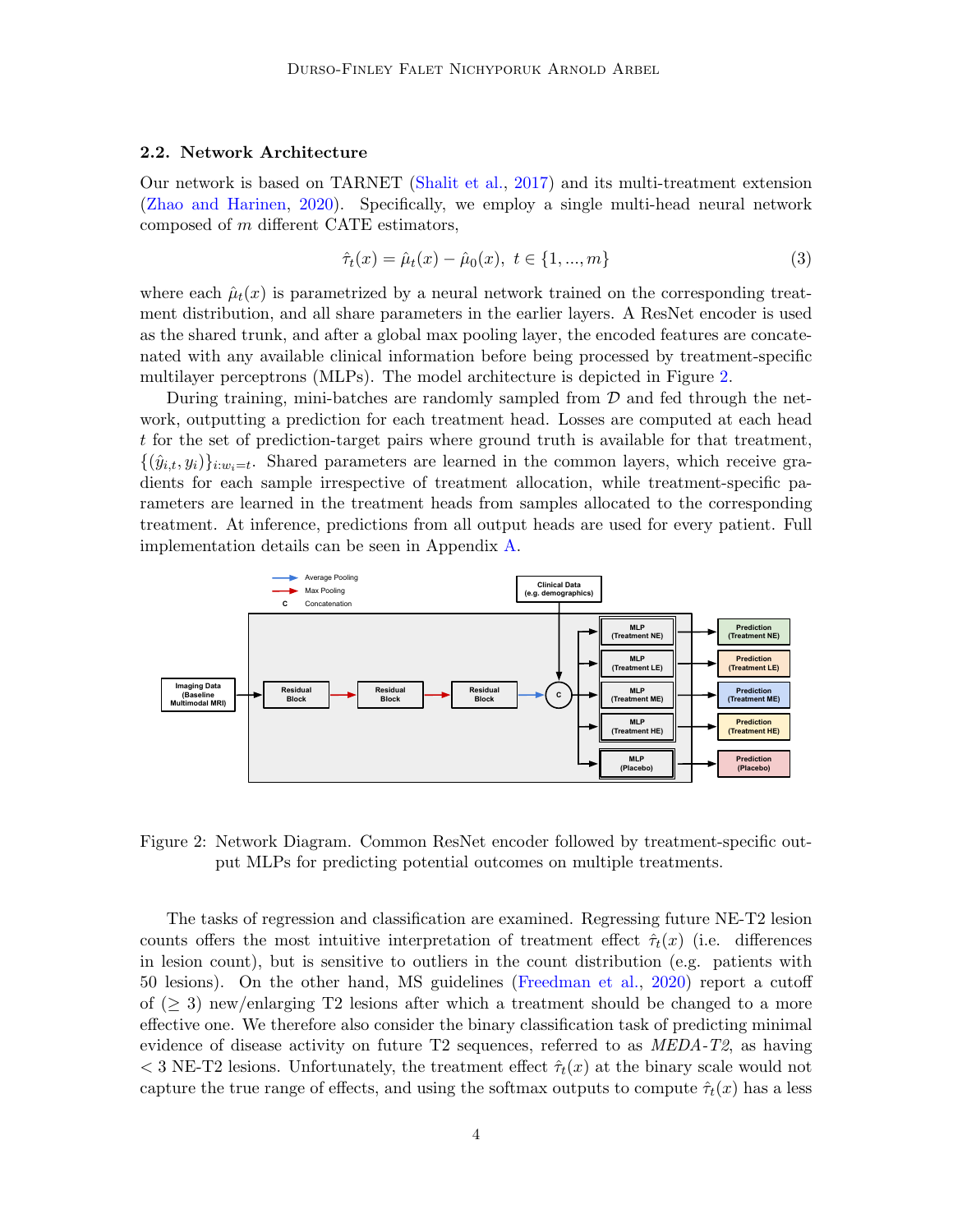informative interpretation as compared to regressed counts. For the regression loss, we use Mean Squared Error (MSE) on the log-transformed count,  $ln(y_i + 1)$ , to reduce the weight of outliers. For the classification loss, we use binary cross entropy (BCE) on the binary MEDA-T2 outcome,  $I(y_i < 3)$ , where  $I(\cdot)$  is the indicator function.

#### <span id="page-4-0"></span>2.3. Clinical Decision Support Tool

Based on [Zhao and Harinen](#page-13-2) [\(2020\)](#page-13-2), we define  $r_t$  to be the risk associated with treatment  $t \in$  $\{1, 2, ..., m\}$ . This can be set by a clinician and patient based on their experience/preference, or could be extrapolated from long-term drug safety data. In the case of MS, drugs can be grouped into lower efficacy (LE), moderate efficacy (ME), and high efficacy (HE). An escalation strategy (starting with LE and escalating if necessary) is often used to avoid unnecessarily exposing patients to side effects attributed to higher efficacy drugs [\(Le Page](#page-10-5) [and Edan,](#page-10-5) [2018\)](#page-10-5). We therefore set  $r_t = c_t \lambda$ , where  $\lambda$  is the constant incremental risk associated with moving up the ladder of efficacy (which is set by the user).  $c_t$  takes on a value of 0 for placebo, 1 for LE, 2 for ME, and 3 for HE. We define risk-adjusted CATE, as

$$
\hat{\tau}_t^*(x) = \hat{\tau}_t(x) + r_t. \tag{4}
$$

Assuming negative CATE indicates benefit, here a reduction in NE-T2 lesions, the tool then recommends treatment j such that  $j = \arg \min_t \hat{\tau}_t^*(x)$ .

#### 3. Experiments and Results

#### 3.1. Dataset

The dataset is composed of patients from four randomized clinical trials: BRAVO [\(Vollmer](#page-13-3) [et al.,](#page-13-3) [2014\)](#page-13-3), OPERA 1 [\(Hauser et al.,](#page-9-6) [2017\)](#page-9-6), OPERA 2 [\(Hauser et al.,](#page-9-6) [2017\)](#page-9-6), and DEFINE [\(Havrdova et al.,](#page-10-6) [2013\)](#page-10-6). Each trial enrolled patients with relapsing-remitting MS (the most common form) and had similar recruitment criteria. We excluded patients who did not complete all required MRI timepoints, or were missing MRI sequences/clinical features at baseline, resulting in a dataset with  $n = 1817$ . Treatments for these trials are categorized based on their efficacy at the group level: placebo  $(n = 362)$ , no efficacy (NE,  $n = 261$ ), lower efficacy (LE,  $n = 295$ ), moderate efficacy (ME,  $n = 431$ ), and high efficacy (HE,  $n = 468$ ) with each level representing one treatment. Pre-trial statistics and treatment distributions can be seen in Appendix [F.](#page-18-0)

All trials acquired MRIs at  $1 \times 1 \times 3$  mm resolution at the following time points: baseline (prior to treatment initiation), one year, and two years. Each contains 5 sequences: T1-weighted, T1-weighted with gadolinium contrast agent, T2-weighted, Fluid Attenuated Inverse Recovery, and Proton Density weighted. In addition, expert-annotated gadoliniumenhancing (Gad) lesion masks and T2 lesion labels are provided. The baseline MRIs and lesion masks were used as input to our model, while the NE-T2 lesion counts occurring between year one and two were used to compute count target and the binarized MEDA-T2 outcome. Patient's who did not complete all the required MRIs were excluded as they would not have a NE-T2 count. Percentage of MEDA-T2 in our dataset for placebo, NE, LE, ME, and HE are is 45.7%, 54.4%, 63.8%, 77.4%, 99.6%, respectively. In addition, baseline age, sex, and Expanded Disabillity Status Scale [\(Kurtzke,](#page-10-7) [1983\)](#page-10-7), a clinical disability score, were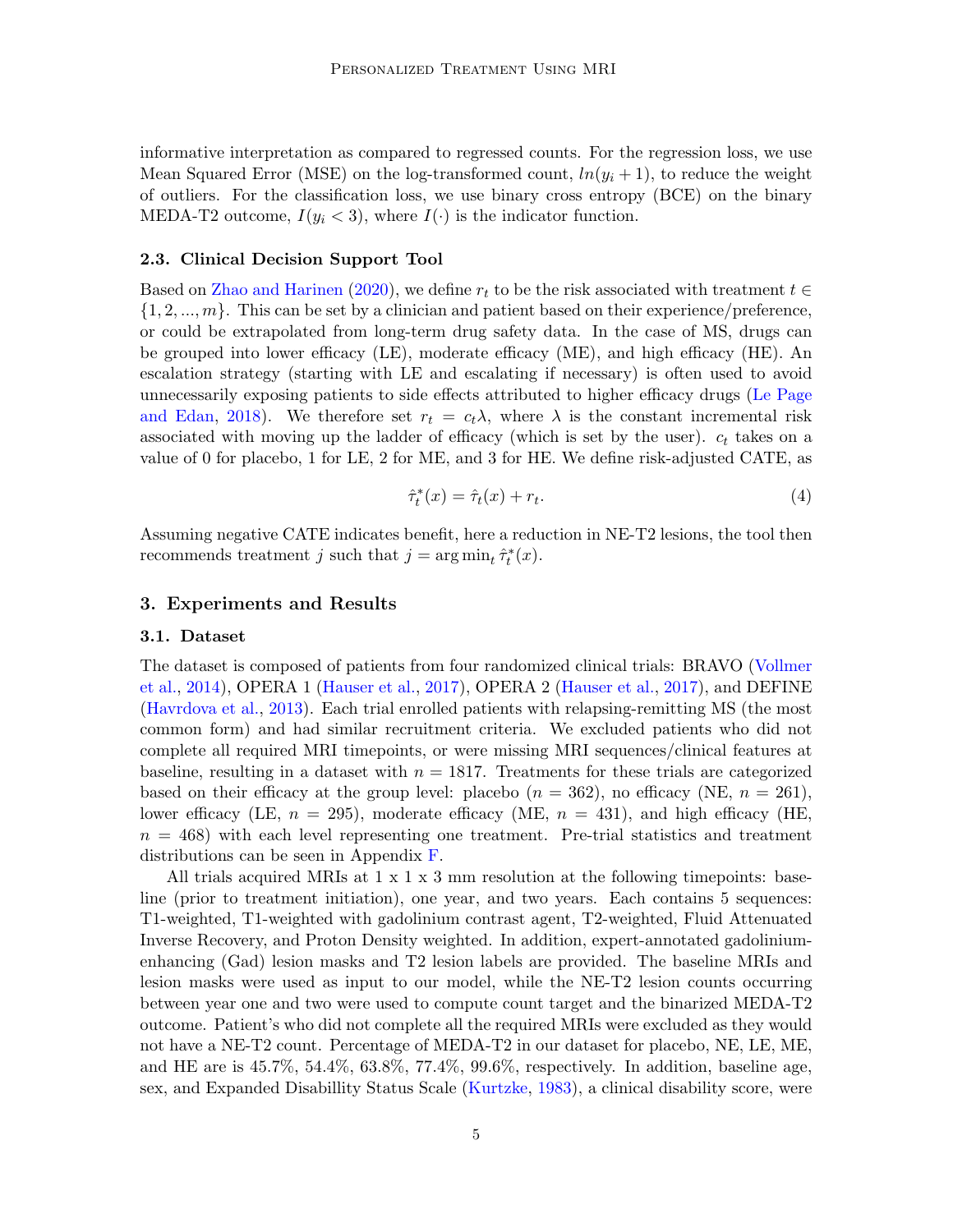used as additional clinical features as inputs to our model. The dataset was divided into a 4x4 nested cross validation scheme for model evaluation [\(Krstajic et al.,](#page-10-8) [2014\)](#page-10-8). Following [Soltys et al.](#page-12-6) [\(2014\)](#page-12-6)'s use of ensembling, the 4 inner-fold models are used as members of an ensemble whose prediction on the outer fold's test set is the average of its members.

#### 3.2. Predicting Future Lesion Suppression

We conduct three experiments to determine the best performing framework for predicting the observed future MEDA-T2 given different combinations of inputs, targets, and loss functions. The first compares the performance of the proposed single multi-head architecture with the performance of  $m$  independently trained networks. The second assesses the benefit of using both imaging and clinical features. The third compares binary classification of MEDA-T2 with binarization of the output of a regression model trained directly on the NE-T2 lesion counts.

<span id="page-5-0"></span>Table 1: Average precision scores for the binary MEDA-T2 outcome.

| Model Type            | $+$ Clinical   Multi-Head | Placebo AP       | NE AP                          | LE AP                                                   | ME AP           | HE AP                       |
|-----------------------|---------------------------|------------------|--------------------------------|---------------------------------------------------------|-----------------|-----------------------------|
| Random Baseline       |                           | 0.457            | 0.544                          | 0.638                                                   | 0.774           | 0.996                       |
| Clinical Only         |                           | $0.72 + (-.08)$  | $0.76 + (-.02)$                | $0.82 + (-.06)$                                         | $0.90 +/- .03$  | $0.995 + (-0.01)$           |
| Binary Classification |                           |                  | $0.78 +/- .04$ 0.76 + $/- .06$ | $0.79 + (-0.03)$                                        |                 | $0.916+/-02$ 0.997 +/- 0.01 |
| Binary Classification |                           | $0.71 + (-0.09)$ | $0.70 + (-0.01)$               | $0.82 + (-0.05)$                                        | $0.9 + (-0.01)$ | $0.995 + (-0.01)$           |
| Binary Classification |                           | $0.78 + (-0.08)$ | $0.79 + (-0.03)$               | $0.86 + / -0.04$                                        | $0.9 + (-0.04)$ | $0.995 + (-0.01)$           |
| Binarized Regression  |                           |                  |                                | $0.80 + (-.08 \mid 0.79 + (-.01 \mid 0.87 + (-.04 \mid$ | $0.913+/-.03$   | $0.996 + (-0.01)$           |

<span id="page-5-1"></span>Table 2: MSE for log lesion count regression against baseline (mean log lesion count).

| Model      | Placebo | NE.   | LE     | МE | HE.                      |
|------------|---------|-------|--------|----|--------------------------|
| Baseline   | 1.273   | 1.311 | 1.0432 |    | $\mid$ 0.904   0.0443    |
| Regression | 0.669   | 1.062 | 0.849  |    | $\mid 0.701 \mid 0.0433$ |

Model performance is evaluated using average precision (AP) due to class imbalances in some of the treatment arms, particularly on HE. The random baseline reflects the positive MEDA-T2 label fraction on each arm. For an improved estimate of the generalization error, metrics are computed from the aggregated outer fold test set predictions. Results are shown in Table [1.](#page-5-0) The multi-head architecture improves APs across most treatment arms, and the concatenation of clinical features provides an additional boost in performance. Finally, the multi-head binarized regression model with clinical data concatenation outperformed the binary classification equivalent.

Given its strong performance, we performed the following evaluations using the regression model. We evaluated the MSE on the non-binarized output of the regression model (the log-lesion count), which demonstrates an improvement over the random baseline (mean log lesion count) for all treatments except HE (see Table [2\)](#page-5-1). The failure to regress lesion counts on HE can be explained by the extremely small variance in the target distribution, with only 5% of all test patients having  $> 0$  future NE-T2 lesion counts.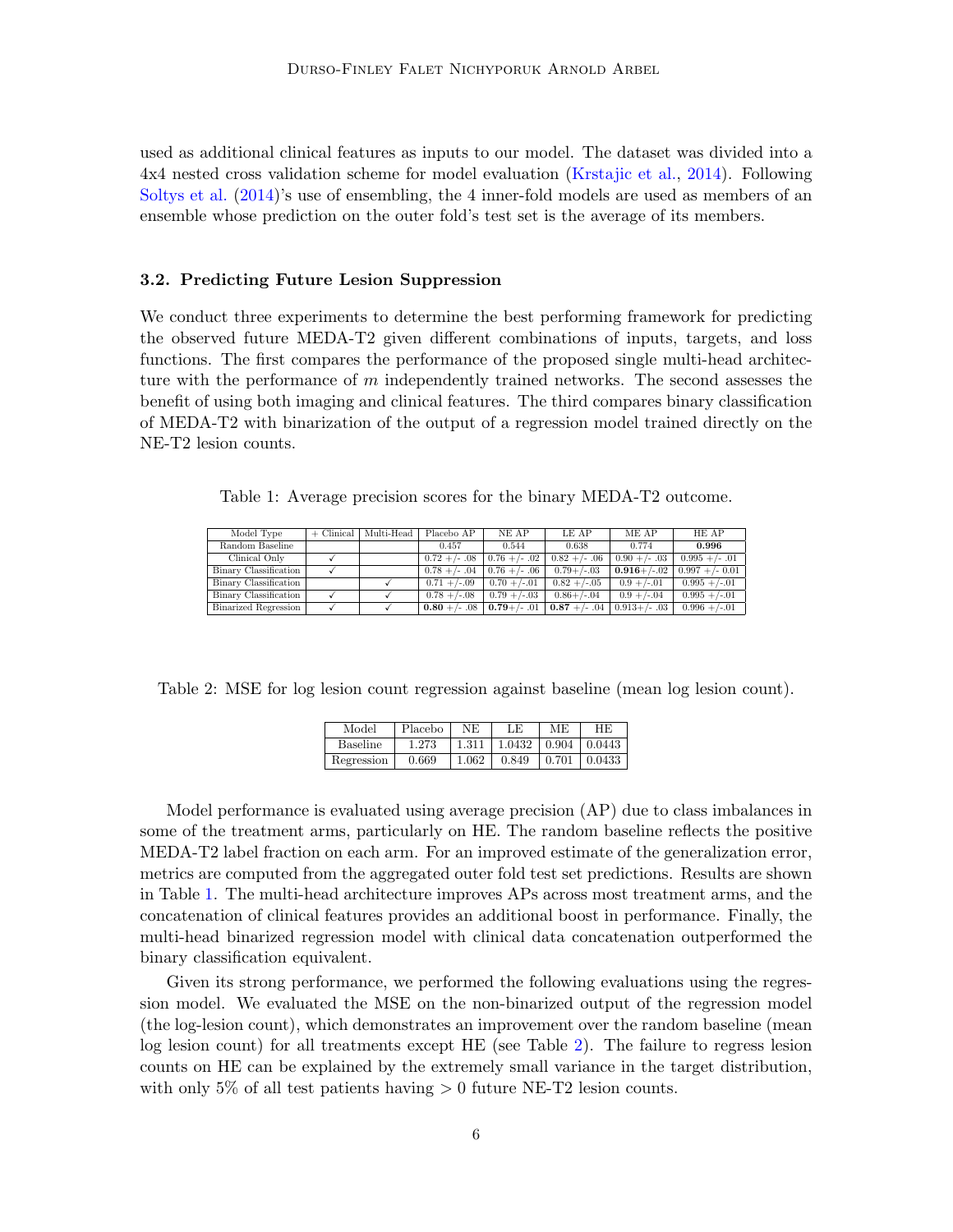#### 3.3. Estimating Treatment Effects

Given that the regression model outperforms alternatives on MEDA-T2 classification, and because it provides added granularity and a more intuitive interpretation, we used this model for CATE estimation. CATE estimates are computed for each treatment arm relative to placebo.

<span id="page-6-0"></span>

<span id="page-6-1"></span>Figure 3: Treatment Effect Analysis. (a) Average lesion count differences between treatment-placebo pairs, binned according to tertiles of predicted treatment effect size. P-values for differences between groups are shown in Appendix [G.](#page-19-1) (b) Average risk-adjusted lesion count for individuals who did (blue) or did not (orange) receive the recommended treatment, compared to random treatment assignment (green). Incremental risk values  $(\lambda)$  are varied on the x-axis.

To evaluate the quality of the CATE estimation, we report uplift bins [\(Ascarza,](#page-8-3) [2018\)](#page-8-3) at three thresholds of predicted effect. Response  $(\hat{\tau}_t)$  values are binned into tertiles, and the average difference between the ground truth lesion count for patients who factually received the treatment  $t$  and those who factually received placebo is computed for each treatment t. The result, shown in Figure  $3(a)$  $3(a)$ , demonstrates individuals predicted to respond most (top 33%) have a significantly greater reduction in lesion count over the entire group, and the ones predicted to respond least (bottom 33%) have a smaller reduction than the entire group. This suggests the model correctly identifies heterogeneous treatment effects. Uplift bins at different resolutions can be seen in Appendix [D.](#page-17-0)

## 3.4. Clinical Decision Support Tool In Action

We now illustrate how the tool could be used in practice. Assuming each drug is associated with a different risk profile (see Section [2.3\)](#page-4-0), Figure [4](#page-7-0) illustrates examples of potential outcomes for two patients. Patient (a) might opt for either a HE efficacy option if they are not worried about greater risk of side effects or cost, or might select a ME option if they are more risk-averse. Patient (b), in turn, might opt for a drug that is NE at the group level but that is predicted to be of comparable efficacy to other options in their particular case.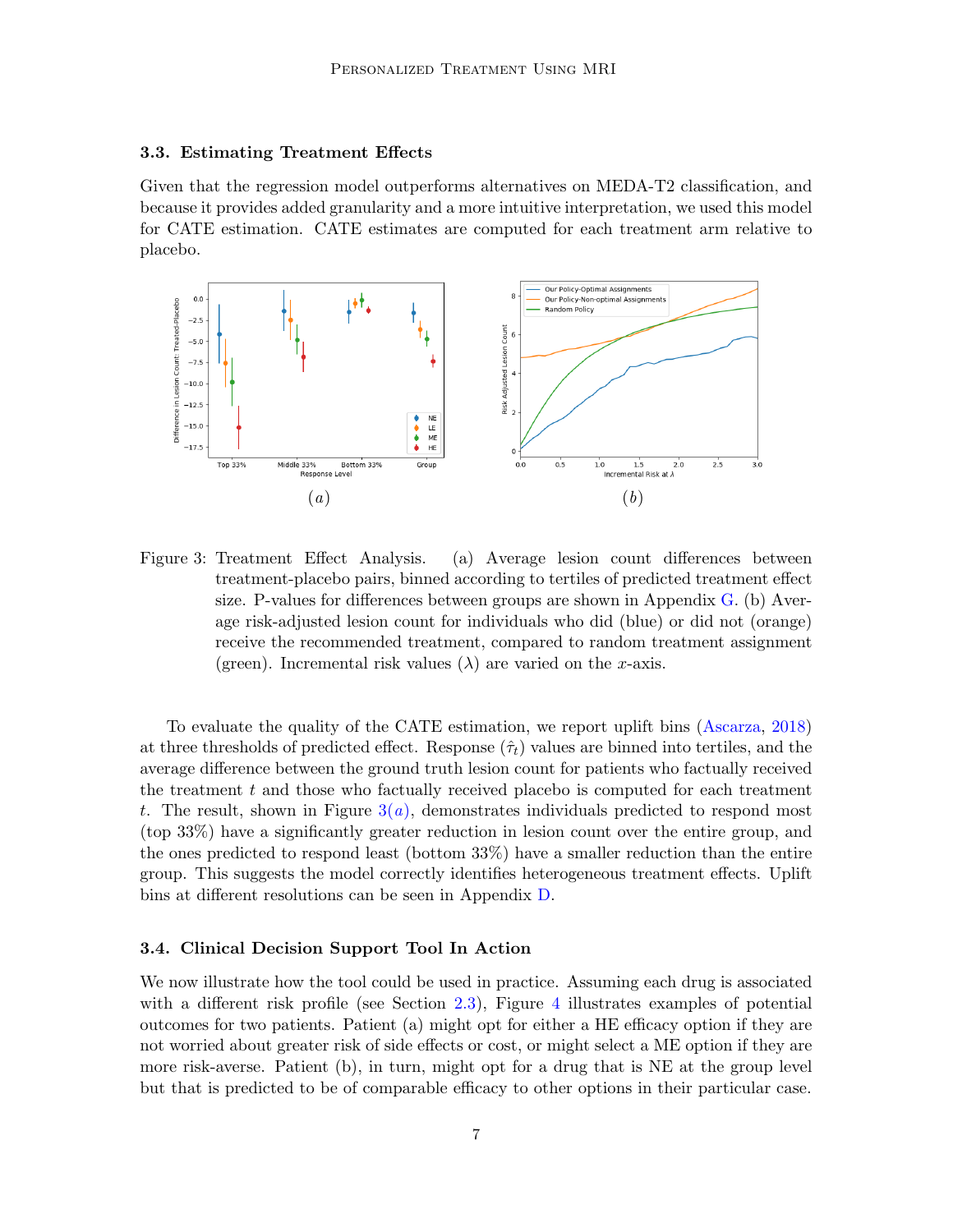Individual potential outcome predictions cannot be evaluated due to the lack of ground truth, but we can evaluate the group outcomes for those who received the recommended treatment. To do so, we adjust the ground-truth future NE-T2 lesion count for each individual who received the recommended treatment by adding the risk associated with that treatment,  $y_i^* = y_i + r_t$ , and compare their average risk-adjusted lesion count to the group who received a non-recommended treatment (Figure  $3(b)$  $3(b)$ ). Patients who were factually assigned treatment based on the system's recommendation had a reduction in expected adjusted lesion count for any value of the incremental cost  $\lambda$  (varied along the x-axis) which indicates the tool provides better treatment recommendations when minimizing treatmentassociated risk.



<span id="page-7-0"></span>Figure 4: Predicted future lesion count on each treatment for two different test patients. Error bars indicate the standard deviation of the ensemble prediction.The MEDA-T2 threshold (3 lesions) is depicted by the dashed line.

#### 4. Conclusions

In this paper, we introduce the first medical imaging-based deep learning model for recommending optimal treatments in MS. The model predicts future NE-T2 counts and MEDA-T2 with high precision on 5 different treatments, and finds sub-groups with heterogeneous treatment effects. However, highly effective suppression of new lesion formation may have only a modest effect on long term disability progression. Current work is focused on predicting stronger markers of disability progression, so as to improve the value of the decision support tool. Additionally, the model's recommendations have the potential to balance efficacy against treatment associated risks and patient preference. However, our current support tool uses linear scaling of risk between treatments. A comprehensive risk adjustment model that incorporates patient preferences, side effects, cost and other inconveniences would provide a more holistic clinical support tool but is beyond the scope of this paper. Future improvements could also be made by estimating treatment effect uncertainty [\(Jesson et al.,](#page-10-9) [2020\)](#page-10-9) and explicitly optimizing adjusted CATE [\(Zhao and Harinen,](#page-13-2) [2020\)](#page-13-2).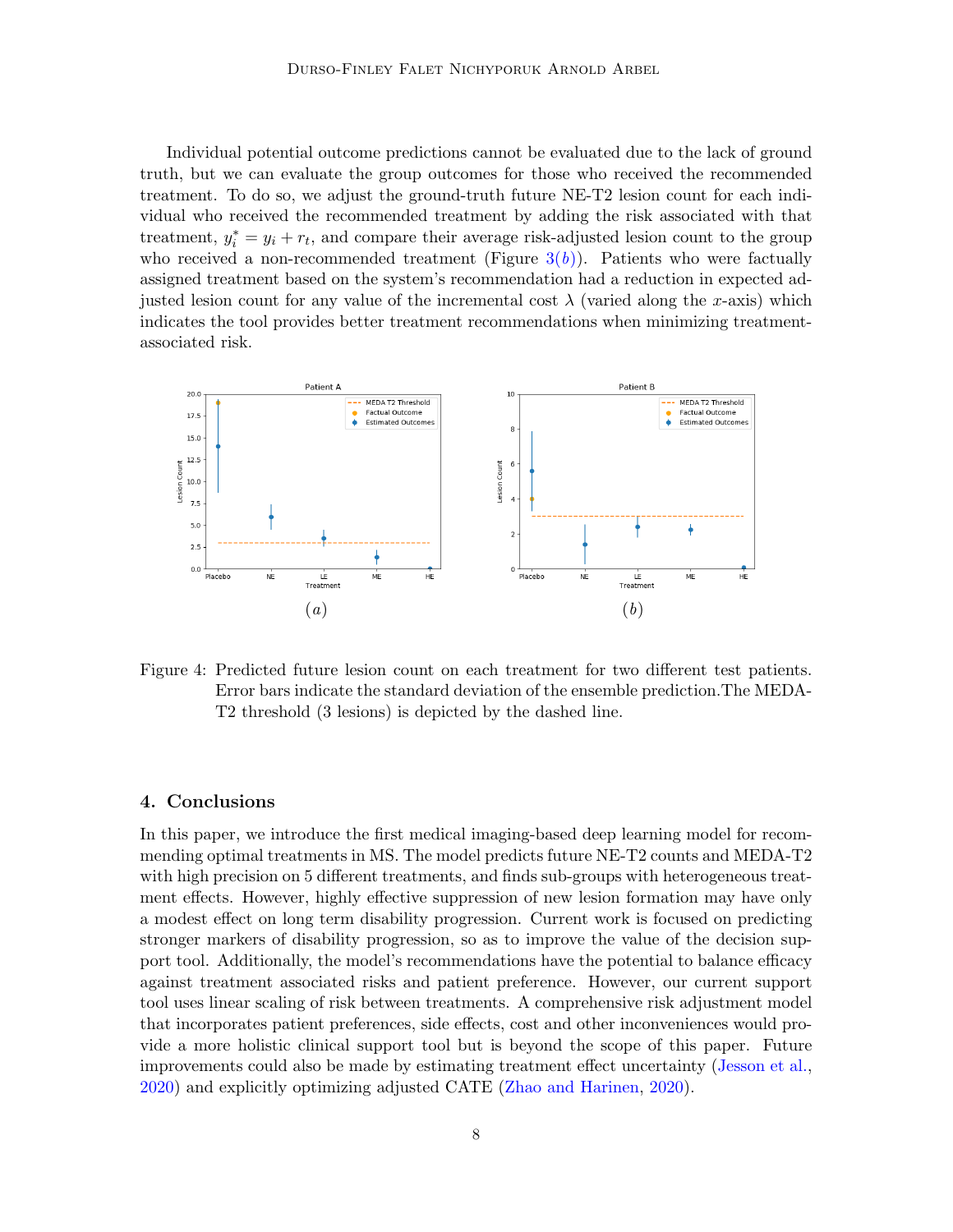## Acknowledgments

This investigation was supported (in part) by an award from the International Progressive Multiple Sclerosis Alliance (award reference number PA-1412-02420), the Canada Institute for Advanced Research (CIFAR) Artificial Intelligence Chairs program (Arbel), the Natural Sciences and Engineering Research Council of Canada (Arbel), an end MS Personnel Award from the Multiple Sclerosis Society of Canada (Falet), a Canada Graduate Scholarship-Masters Award from the Canadian Institutes of Health Research (Falet), and the Fonds de recherche Santé / Ministère de la Santé et des Services sociaux training program for specialty medicine residents with an interest in pursuing a research career, Phase 1 (Falet). Supplementary computational resources and technical support were provided by Calcul Qu´ebec, WestGrid, and Compute Canada. Additionally, the authors would like to thank Louis Collins and Mahsa Dadar for preprocessing the MRI data, Zografos Caramanos, Alfredo Morales Pinzon, Charles Guttmann and István Mórocz for collating the clinical data, Sridar Narayanan. Maria-Pia Sormani for their MS expertise, and Behrooz Mahasseni for many helpful discussions during model development.

#### References

- <span id="page-8-4"></span>Abien Fred Agarap. Deep learning using rectified linear units (relu). CoRR, abs/1803.08375, 2018. URL <http://arxiv.org/abs/1803.08375>.
- <span id="page-8-3"></span>Eva Ascarza. Retention futility: Targeting high-risk customers might be ineffective. Journal of Marketing Research, 55(1):80–98, 2018. doi: 10.1509/jmr.16.0163. URL [https://doi.](https://doi.org/10.1509/jmr.16.0163) [org/10.1509/jmr.16.0163](https://doi.org/10.1509/jmr.16.0163).
- <span id="page-8-2"></span>Travers Ching, Xun Zhu, and Lana X. Garmire. Cox-nnet: An artificial neural network method for prognosis prediction of high-throughput omics data. PLoS Computational Biology, 14, 2018.
- <span id="page-8-5"></span>D. L. Collins, P. Neelin, T. M. Peters, and A. Evans. Automatic 3D intersubject registration of MR volumetric data in standardized Talairach space. J Comput Assist Tomogr, 18(2): 192–205, 1994.
- <span id="page-8-6"></span>Louis Collins and A. C. Evans. Animal: Validation and applications of nonlinear registration-based segmentation. International Journal of Pattern Recognition and Artificial Intelligence, 11, 11 2011. doi: 10.1142/S0218001497000597.
- <span id="page-8-1"></span>Andrew Doyle, Doina Precup, Douglas L. Arnold, and Tal Arbel. Predicting future disease activity and treatment responders for multiple sclerosis patients using a bag-of-lesions brain representation. In MICCAI, 2017.
- <span id="page-8-0"></span>Andrew Doyle, Colm Elliott, Zahra Karimaghaloo, Nagesh Subbanna, Douglas L. Arnold, and Tal Arbel. Lesion detection, segmentation and prediction in multiple sclerosis clinical trials. In Alessandro Crimi, Spyridon Bakas, Hugo Kuijf, Bjoern Menze, and Mauricio Reyes, editors, Brainlesion: Glioma, Multiple Sclerosis, Stroke and Traumatic Brain Injuries, pages 15–28, Cham, 2018. Springer International Publishing. ISBN 978-3-319- 75238-9.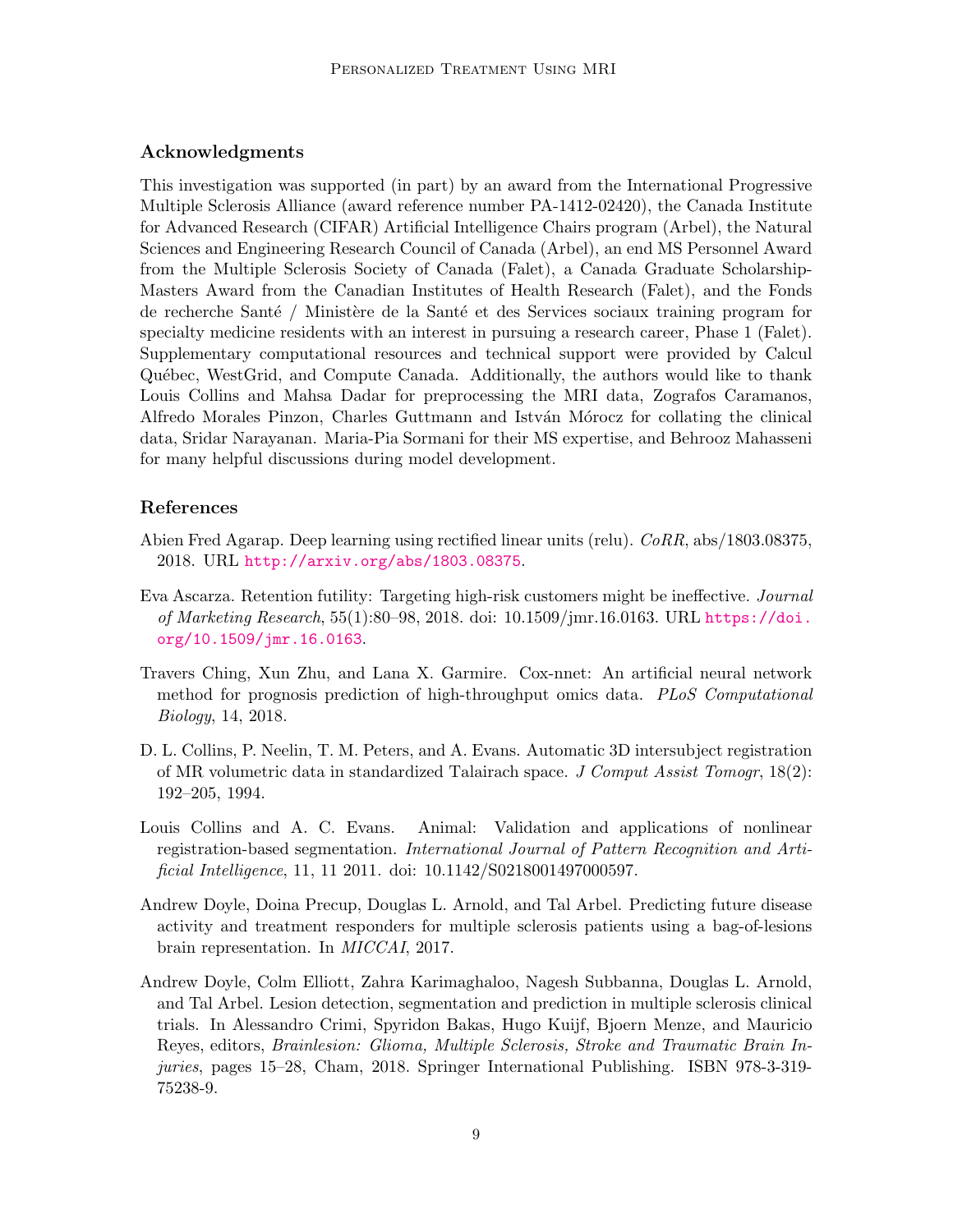- <span id="page-9-7"></span>V. Fonov, A. C. Evans, K. Botteron, C. R. Almli, R. C. McKinstry, D. L. Collins, W. S. Ball, A. W. Byars, M. Schapiro, W. Bommer, A. Carr, A. German, S. Dunn, M. J. Rivkin, D. Waber, R. Mulkern, S. Vajapeyam, A. Chiverton, P. Davis, J. Koo, J. Marmor, C. Mrakotsky, R. Robertson, G. McAnulty, M. E. Brandt, J. M. Fletcher, L. A. Kramer, G. Yang, C. McCormack, K. M. Hebert, H. Volero, K. Botteron, R. C. McKinstry, W. Warren, T. Nishino, C. R. Almli, R. Todd, J. Constantino, J. T. McCracken, J. Levitt, J. Alger, J. O'Neil, A. Toga, R. Asarnow, D. Fadale, L. Heinichen, C. Ireland, D. J. Wang, E. Moss, R. A. Zimmerman, B. Bintliff, R. Bradford, J. Newman, A. C. Evans, R. Arnaoutelis, G. B. Pike, D. L. Collins, G. Leonard, T. Paus, A. Zijdenbos, S. Das, V. Fonov, L. Fu, J. Harlap, I. Leppert, D. Milovan, D. Vins, T. Zeffiro, J. Van Meter, N. Lange, M. P. Froimowitz, K. Botteron, C. R. Almli, C. Rainey, S. Henderson, T. Nishino, W. Warren, J. L. Edwards, D. Dubois, K. Smith, T. Singer, A. A. Wilber, C. Pierpaoli, P. J. Basser, L. C. Chang, C. G. Koay, L. Walker, L. Freund, J. Rumsey, L. Baskir, L. Stanford, K. Sirocco, K. Gwinn-Hardy, G. Spinella, J. T. Mc-Cracken, J. R. Alger, J. Levitt, and J. O'Neill. Unbiased average age-appropriate atlases for pediatric studies. Neuroimage, 54(1):313–327, Jan 2011.
- <span id="page-9-2"></span>Stephane Fotso. Deep neural networks for survival analysis based on a multi-task framework. ArXiv, abs/1801.05512, 2018.
- <span id="page-9-5"></span>Mark Freedman, Virginia devonshire, Pierre Duquette, Paul Giacomini, Fabrizio Giuliani, Michael Levin, Xavier Montalban, Sarah Morrow, Jiwon Oh, Dalia Rotstein, and E. Yeh. Treatment optimization in multiple sclerosis: Canadian ms working group recommendations. Canadian Journal of Neurological Sciences / Journal Canadien des Sciences Neurologiques, 47:1–76, 04 2020. doi: 10.1017/cjn.2020.66.
- <span id="page-9-0"></span>G. González, S. Y. Ash, G. Vegas-Sánchez-Ferrero, J. Onieva Onieva, F. N. Rahaghi, J. C. Ross, A. Díaz, R. San José Estépar, and G. R. Washko. Disease Staging and Prognosis in Smokers Using Deep Learning in Chest Computed Tomography. Am J Respir Crit Care Med, 197(2):193–203, 01 2018.
- <span id="page-9-4"></span>Leandro Axel Guelman. Optimal personalized treatment learning models with insurance applications. 2015.
- <span id="page-9-3"></span>Pierre Gutierrez and Jean-Yves Gérardy. Causal inference and uplift modelling: A review of the literature. volume 67, pages 1–13. PMLR, 12 2017. URL [https://proceedings.](https://proceedings.mlr.press/v67/gutierrez17a.html) [mlr.press/v67/gutierrez17a.html](https://proceedings.mlr.press/v67/gutierrez17a.html).
- <span id="page-9-1"></span>Richard Ha, Christine Chin, Jenika Karcich, Michael Liu, Peter Chang, Simukayi Mutasa, Eduardo Sant, Ralph Wynn, Eileen Connolly, and Sachin Jambawalikar. Prior to initiation of chemotherapy, can we predict breast tumor response? deep learning convolutional neural networks approach using a breast mri tumor dataset. Journal of Digital Imaging, 32, 10 2018. doi: 10.1007/s10278-018-0144-1.
- <span id="page-9-6"></span>Stephen L. Hauser, Amit Bar-Or, Giancarlo Comi, Gavin Giovannoni, Hans-Peter Hartung, Bernhard Hemmer, Fred Lublin, Xavier Montalban, Kottil W. Rammohan, Krzysztof Selmaj, Anthony Traboulsee, Jerry S. Wolinsky, Douglas L. Arnold, Gaelle Klingelschmitt, Donna Masterman, Paulo Fontoura, Shibeshih Belachew, Peter Chin, Nicole Mairon,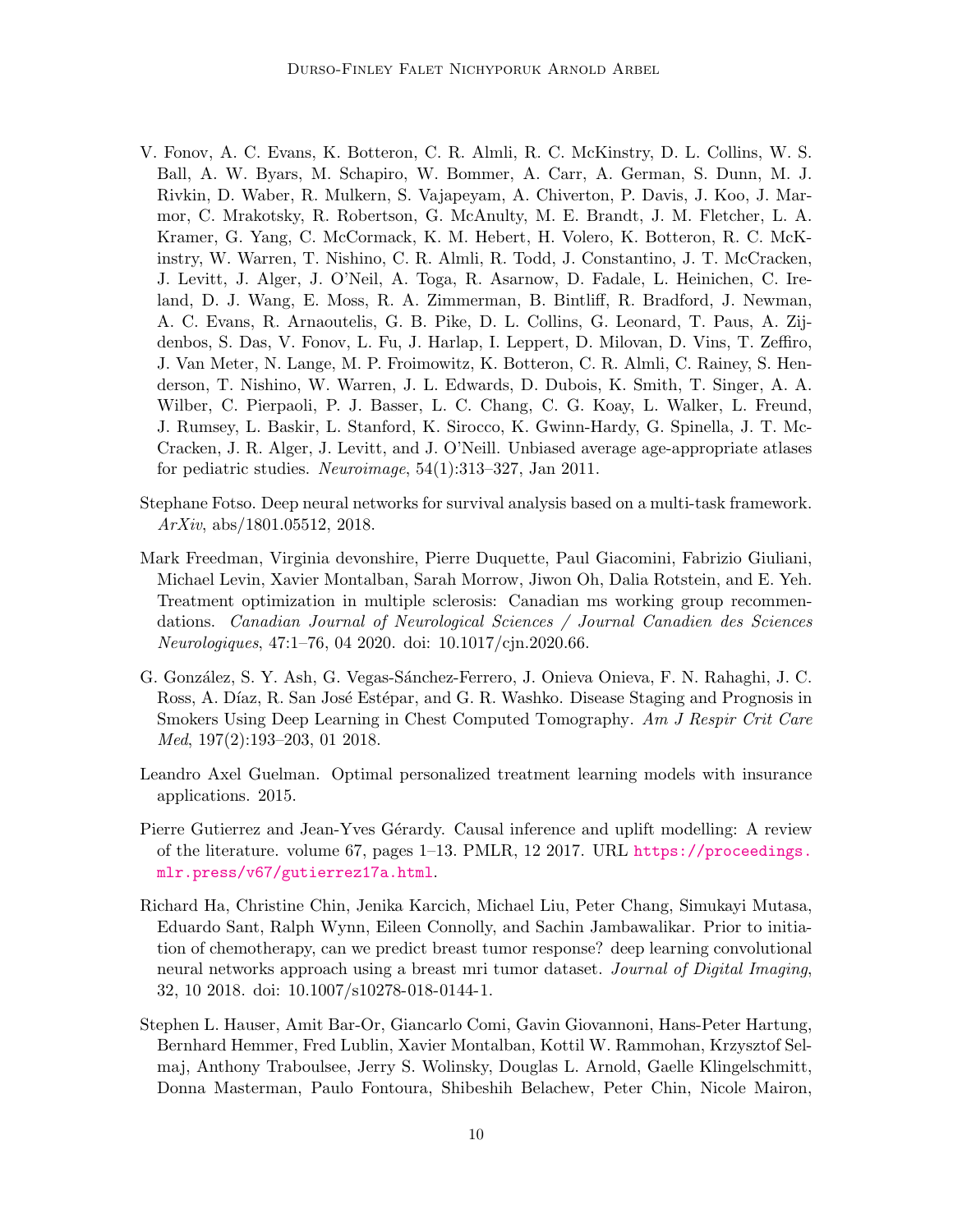Hideki Garren, and Ludwig Kappos. Ocrelizumab versus interferon beta-1a in relapsing multiple sclerosis. New England Journal of Medicine, 376(3):221–234, 2017. doi: 10.1056/NEJMoa1601277. URL <https://doi.org/10.1056/NEJMoa1601277>. PMID: 28002679.

- <span id="page-10-6"></span>E. Havrdova, M. Hutchinson, N. C. Kurukulasuriya, K. Raghupathi, M. T. Sweetser, K. T. Dawson, and R. Gold. Oral BG-12 (dimethyl fumarate) for relapsing-remitting multiple sclerosis: a review of DEFINE and CONFIRM. Evaluation of: Gold R, Kappos L, Arnold D, et al. Placebo-controlled phase 3 study of oral BG-12 for relapsing multiple sclerosis. N Engl J Med 2012;367:1098-107; and Fox RJ, Miller DH, Phillips JT, et al. Placebocontrolled phase 3 study of oral BG-12 or glatiramer in multiple sclerosis. N Engl J Med 2012;367:1087-97. Expert Opin Pharmacother, 14(15):2145–2156, Oct 2013.
- <span id="page-10-4"></span>Kaiming He, Xiangyu Zhang, Shaoqing Ren, and Jian Sun. Deep residual learning for image recognition, 2015.
- <span id="page-10-3"></span>Szymon Jaroszewicz. Uplift modeling with survival data. 2014.
- <span id="page-10-9"></span>Andrew Jesson, Sören Mindermann, Uri Shalit, and Yarin Gal. Identifying causal effect inference failure with uncertainty-aware models. CoRR, abs/2007.00163, 2020. URL <https://arxiv.org/abs/2007.00163>.
- <span id="page-10-2"></span>Jared L. Katzman, Uri Shaham, Alexander Cloninger, Jonathan Bates, Tingting Jiang, and Yuval Kluger. Deepsurv: personalized treatment recommender system using a cox proportional hazards deep neural network. BMC Medical Research Methodology, 18(1), Feb 2018. ISSN 1471-2288. doi: 10.1186/s12874-018-0482-1. URL [http://dx.doi.org/](http://dx.doi.org/10.1186/s12874-018-0482-1) [10.1186/s12874-018-0482-1](http://dx.doi.org/10.1186/s12874-018-0482-1).
- <span id="page-10-8"></span>Damjan Krstajic, Ljubomir Buturovic, David Leahy, and Simon Thomas. Cross-validation pitfalls when selecting and assessing regression and classification models. Journal of cheminformatics, 6:10, 03 2014. doi: 10.1186/1758-2946-6-10.
- <span id="page-10-7"></span>John F. Kurtzke. Rating neurologic impairment in multiple sclerosis. Neurology, 33(11): 1444–1444, 1983. ISSN 0028-3878. doi: 10.1212/WNL.33.11.1444. URL [https://n.](https://n.neurology.org/content/33/11/1444) [neurology.org/content/33/11/1444](https://n.neurology.org/content/33/11/1444).
- <span id="page-10-5"></span>E. Le Page and G. Edan. Induction or escalation therapy for patients with multiple sclerosis? Rev Neurol (Paris), 174(6):449–457, Jun 2018.
- <span id="page-10-0"></span>Weiming Lin, Tong Tong, Qinquan Gao, Di Guo, Xiaofeng Du, Yonggui Yang, Gang Guo, Min Xiao, Min Du, Xiaobo Qu, and The Alzheimer's Disease Neuroimaging Initiative . Convolutional neural networks-based mri image analysis for the alzheimer's disease prediction from mild cognitive impairment. Frontiers in Neuroscience, 12:777, 2018. ISSN 1662-453X. doi: 10.3389/fnins.2018.00777. URL [https://www.frontiersin.org/](https://www.frontiersin.org/article/10.3389/fnins.2018.00777) [article/10.3389/fnins.2018.00777](https://www.frontiersin.org/article/10.3389/fnins.2018.00777).

<span id="page-10-10"></span>Ilya Loshchilov and Frank Hutter. Decoupled weight decay regularization, 2019.

<span id="page-10-1"></span>Christos Louizos, Uri Shalit, Joris Mooij, David Sontag, Richard Zemel, and Max Welling. Causal effect inference with deep latent-variable models, 2017.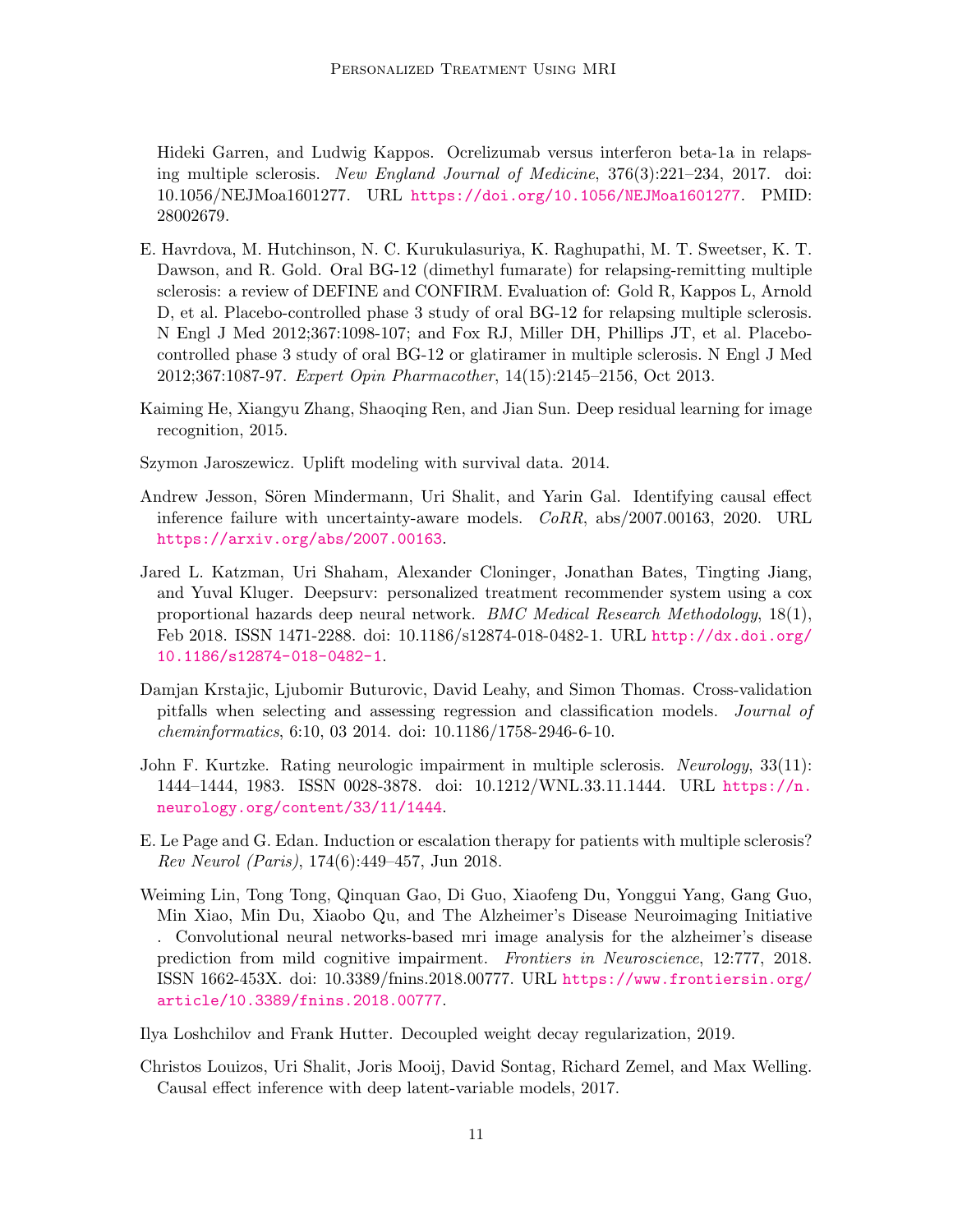<span id="page-11-10"></span>Andrew L. Maas. Rectifier nonlinearities improve neural network acoustic models. 2013.

- <span id="page-11-11"></span>J. V. Manjón, P. Coupé, L. Martí-Bonmatí, D. L. Collins, and M. Robles. Adaptive nonlocal means denoising of MR images with spatially varying noise levels. J Magn Reson Imaging, 31(1):192–203, Jan 2010.
- <span id="page-11-3"></span>Tanya Nair, Doina Precup, Douglas L. Arnold, and Tal Arbel. Exploring uncertainty measures in deep networks for multiple sclerosis lesion detection and segmentation. Medical Image Analysis, 59:101557, 2020. ISSN 1361-8415. doi: https://doi.org/10.1016/ j.media.2019.101557. URL [https://www.sciencedirect.com/science/article/pii/](https://www.sciencedirect.com/science/article/pii/S1361841519300994) [S1361841519300994](https://www.sciencedirect.com/science/article/pii/S1361841519300994).
- <span id="page-11-4"></span>Brennan Nichyporuk, Jillian Cardinell, Justin Szeto, Raghav Mehta, Sotirios Tsaftaris, Douglas L Arnold, and Tal Arbel. Chort Bias Adaptation in Aggregated Datasets for Lesion Segmentation. In Domain Adaptation and Representation Transfer, and Affordable Healthcare and AI for Resource Diverse Global Health, pages 101–111. Springer, 2021.
- <span id="page-11-1"></span>A. Nielsen, M. B. Hansen, A. Tietze, and K. Mouridsen. Prediction of Tissue Outcome and Assessment of Treatment Effect in Acute Ischemic Stroke Using Deep Learning. Stroke, 49(6):1394–1401, 06 2018.
- <span id="page-11-8"></span>Luca Prosperini, Valentina Gallo, Nikolaos Petsas, Giovanna Borriello, and C Pozzilli. Oneyear mri scan predicts clinical response to interferon beta in multiple sclerosis. European journal of neurology : the official journal of the European Federation of Neurological Societies, 16:1202–9, 06 2009. doi: 10.1111/j.1468-1331.2009.02708.x.
- <span id="page-11-2"></span>Snehashis Roy, John A. Butman, Daniel S. Reich, Peter A. Calabresi, and Dzung L. Pham. Multiple sclerosis lesion segmentation from brain MRI via fully convolutional neural networks. CoRR, abs/1803.09172, 2018. URL <http://arxiv.org/abs/1803.09172>.
- <span id="page-11-9"></span>Donald B. Rubin. Estimating causal effects of treatments in randomized and nonrandomized studies. Journal of Educational Psychology, 66:688–701, 1974.
- <span id="page-11-0"></span>Richard Rudick, Jar-Chi Lee, Jack Simon, and Elizabeth Fisher. Significance of t2 lesions in multiple sclerosis: A 13-year longitudinal study. Annals of neurology, 60:236–42, 08 2006. doi: 10.1002/ana.20883.
- <span id="page-11-7"></span>J Río, A Rovira, M Tintoré, E Huerga, C Nos, N Tellez, C Tur, M Comabella, and X Montalban. Relationship between mri lesion activity and response to ifn- in relapsing–remitting multiple sclerosis patients. Multiple Sclerosis Journal, 14(4):479–484, 2008. doi: 10.1177/1352458507085555. PMID: 18562504.
- <span id="page-11-5"></span>Nazanin Sepahvand, Douglas Arnold, and Tal Arbel. Cnn detection of new and enlarging multiple sclerosis lesions from longitudinal mri using subtraction images. pages 127–130, 04 2020. doi: 10.1109/ISBI45749.2020.9098554.
- <span id="page-11-6"></span>Nazanin Mohammadi Sepahvand, Tal Hassner, Douglas L. Arnold, and Tal Arbel. Cnn prediction of future disease activity for multiple sclerosis patients from baseline mri and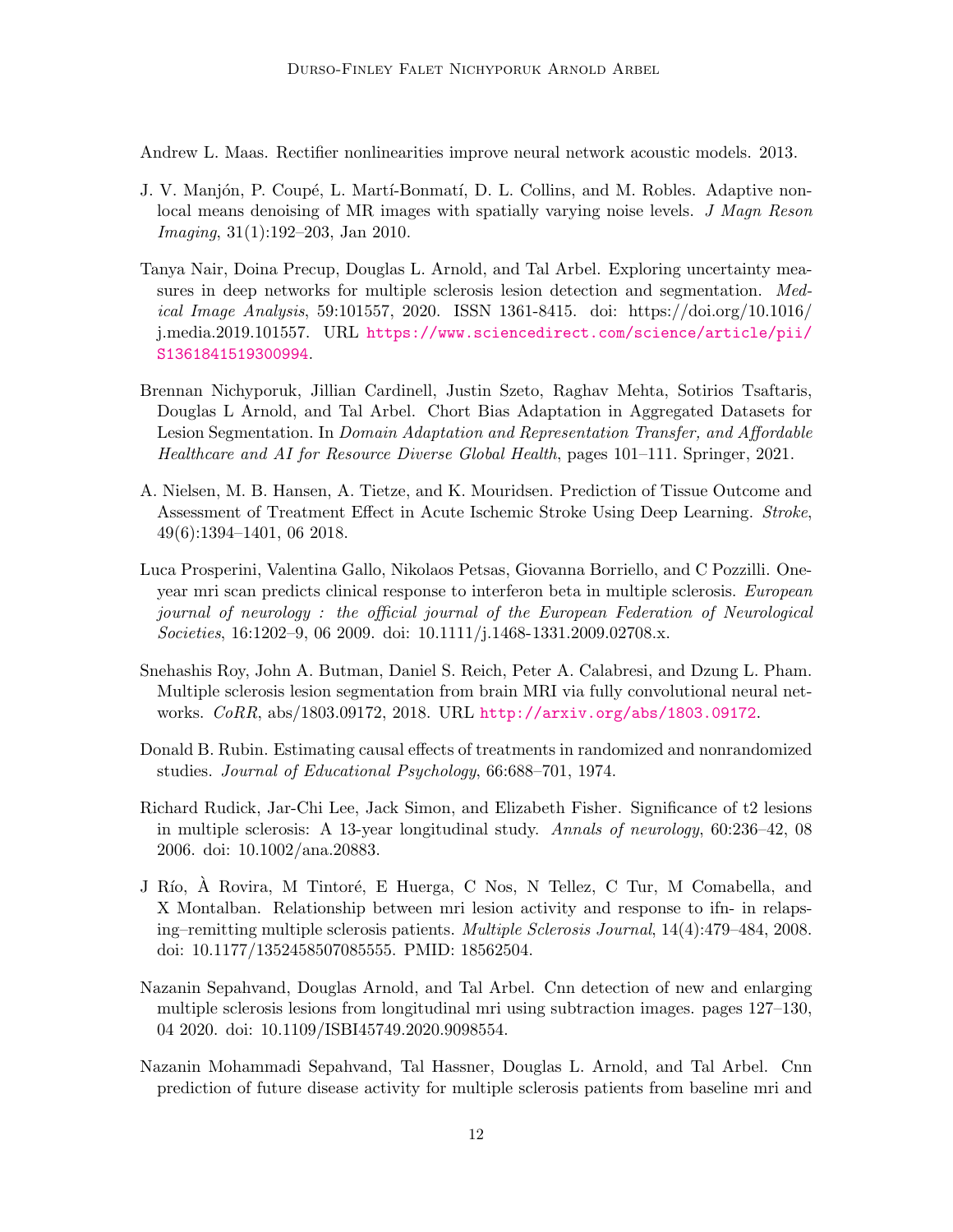lesion labels. In Alessandro Crimi, Spyridon Bakas, Hugo Kuijf, Farahani Keyvan, Mauricio Reyes, and Theo van Walsum, editors, Brainlesion: Glioma, Multiple Sclerosis, Stroke and Traumatic Brain Injuries, pages 57–69, Cham, 2019. Springer International Publishing. ISBN 978-3-030-11723-8.

- <span id="page-12-3"></span>Uri Shalit, Fredrik D. Johansson, and David Sontag. Estimating individual treatment effect: generalization bounds and algorithms, 2017.
- <span id="page-12-4"></span>Claudia Shi, David M. Blei, and Victor Veitch. Adapting neural networks for the estimation of treatment effects, 2019.
- <span id="page-12-9"></span>J.G. Sled, Alex Zijdenbos, and Alan Evans. A nonparametric method for automatic correction of intensity nonuniformity in mri data. i. E.E.E. Transactions on Medical Imaging, 17:87–97, 01 2002.
- <span id="page-12-6"></span>Michal Soltys, Szymon Jaroszewicz, and Piotr Rzepakowski. Ensemble methods for uplift modeling. Data Mining and Knowledge Discovery, 29:1531–1559, 2014.
- <span id="page-12-5"></span>MP Sormani, J Rio, M Tintor`e, A Signori, D Li, P Cornelisse, B Stubinski, ML Stromillo, X Montalban, and N De Stefano. Scoring treatment response in patients with relapsing multiple sclerosis. Multiple Sclerosis Journal, 19(5):605–612, 2013. doi: 10. 1177/1352458512460605. URL <https://doi.org/10.1177/1352458512460605>. PMID: 23012253.
- <span id="page-12-8"></span>Nitish Srivastava, Geoffrey Hinton, Alex Krizhevsky, Ilya Sutskever, and Ruslan Salakhutdinov. Dropout: A simple way to prevent neural networks from overfitting. *Journal of* Machine Learning Research, 15(56):1929–1958, 2014. URL [http://jmlr.org/papers/](http://jmlr.org/papers/v15/srivastava14a.html) [v15/srivastava14a.html](http://jmlr.org/papers/v15/srivastava14a.html).
- <span id="page-12-0"></span>Li Sun, Songtao Zhang, Hang Chen, and Lin Luo. Brain tumor segmentation and survival prediction using multimodal mri scans with deep learning. Frontiers in Neuroscience, 13:810, 2019. ISSN 1662-453X. doi: 10.3389/fnins.2019.00810. URL [https://www.](https://www.frontiersin.org/article/10.3389/fnins.2019.00810) [frontiersin.org/article/10.3389/fnins.2019.00810](https://www.frontiersin.org/article/10.3389/fnins.2019.00810).
- <span id="page-12-2"></span>Adrian Tousignant, Paul Lemaître, Doina Precup, Douglas L. Arnold, and Tal Arbel. Prediction of disease progression in multiple sclerosis patients using deep learning analysis of mri data. In M. Jorge Cardoso, Aasa Feragen, Ben Glocker, Ender Konukoglu, Ipek Oguz, Gozde Unal, and Tom Vercauteren, editors, Proceedings of The 2nd International Conference on Medical Imaging with Deep Learning, volume 102 of Proceedings of Machine Learning Research, pages 483–492. PMLR, 08–10 Jul 2019. URL <https://proceedings.mlr.press/v102/tousignant19a.html>.
- <span id="page-12-7"></span>Dmitry Ulyanov, Andrea Vedaldi, and Victor Lempitsky. Instance normalization: The missing ingredient for fast stylization, 2017.
- <span id="page-12-1"></span>Sergi Valverde, Mariano Cabezas, Eloy Roura, Sandra González-Villà, Deborah Pareto, Joan C. Vilanova, Lluís Ramió-Torrentà, Alex Rovira, Arnau Oliver, and Xavier Lladó. Improving automated multiple sclerosis lesion segmentation with a cascaded 3d convolutional neural network approach. NeuroImage, 155:159–168, 2017. ISSN 1053-8119. doi: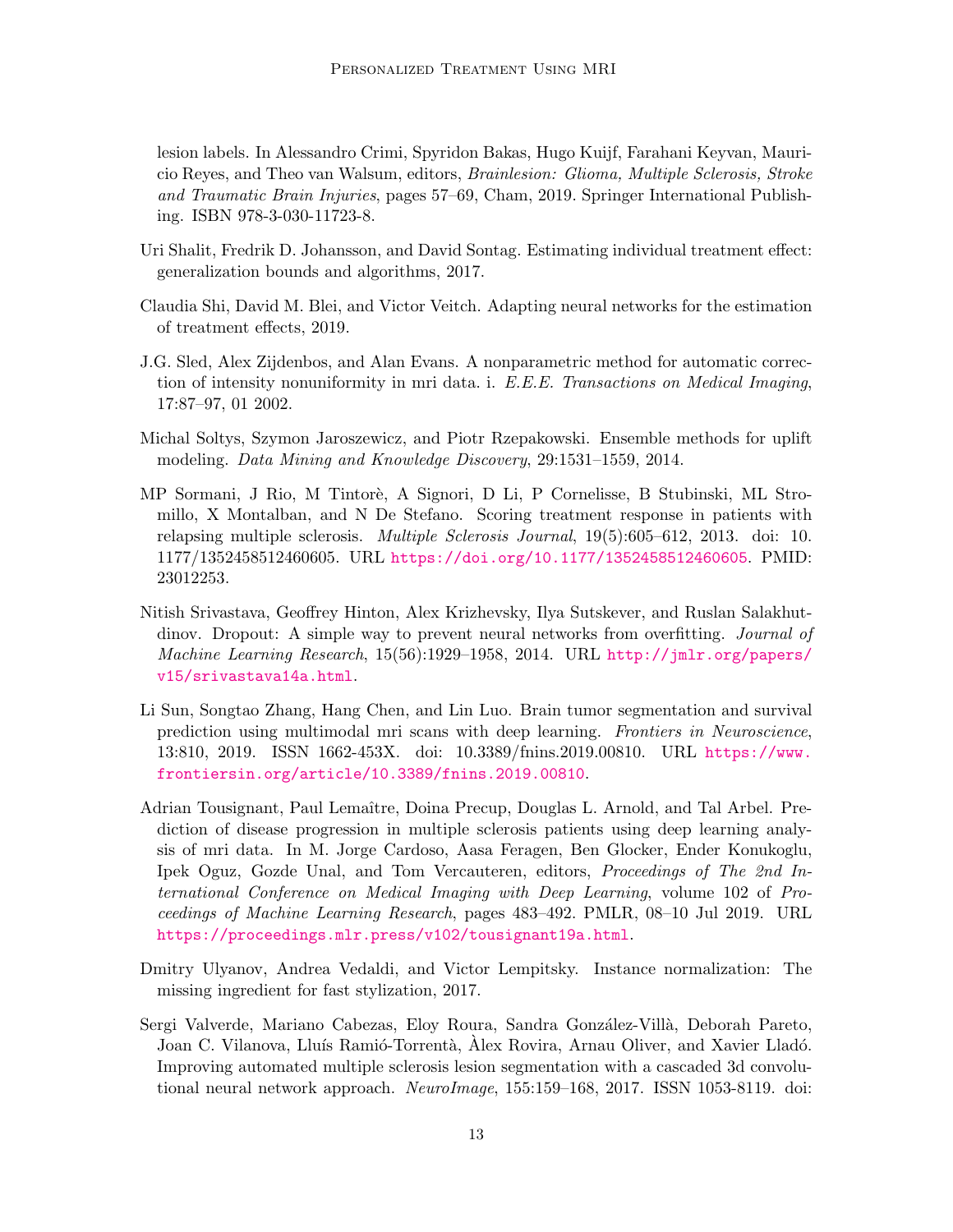https://doi.org/10.1016/j.neuroimage.2017.04.034. URL [https://www.sciencedirect.](https://www.sciencedirect.com/science/article/pii/S1053811917303270) [com/science/article/pii/S1053811917303270](https://www.sciencedirect.com/science/article/pii/S1053811917303270).

- <span id="page-13-3"></span>T. L. Vollmer, P. S. Sorensen, K. Selmaj, F. Zipp, E. Havrdova, J. A. Cohen, N. Sasson, Y. Gilgun-Sherki, and D. L. Arnold. A randomized placebo-controlled phase III trial of oral laquinimod for multiple sclerosis. J Neurol, 261(4):773–783, Apr 2014.
- <span id="page-13-0"></span>Yiwen Xu, Ahmed Hosny, Roman Zeleznik, Chintan Parmar, Thibaud Coroller, Idalid Franco, Raymond H. Mak, and Hugo J.W.L. Aerts. Deep learning predicts lung cancer treatment response from serial medical imaging. Clinical Cancer Research, 25(11):3266– 3275, 2019. ISSN 1078-0432. doi: 10.1158/1078-0432.CCR-18-2495. URL [https://](https://clincancerres.aacrjournals.org/content/25/11/3266) [clincancerres.aacrjournals.org/content/25/11/3266](https://clincancerres.aacrjournals.org/content/25/11/3266).
- <span id="page-13-1"></span>Yan Zhao, Xiao Fang, and David Simchi-Levi. Uplift modeling with multiple treatments and general response types. CoRR, abs/1705.08492, 2017. URL [http://arxiv.org/abs/](http://arxiv.org/abs/1705.08492) [1705.08492](http://arxiv.org/abs/1705.08492).
- <span id="page-13-2"></span>Zhenyu Zhao and Totte Harinen. Uplift modeling for multiple treatments with cost optimization, 2020.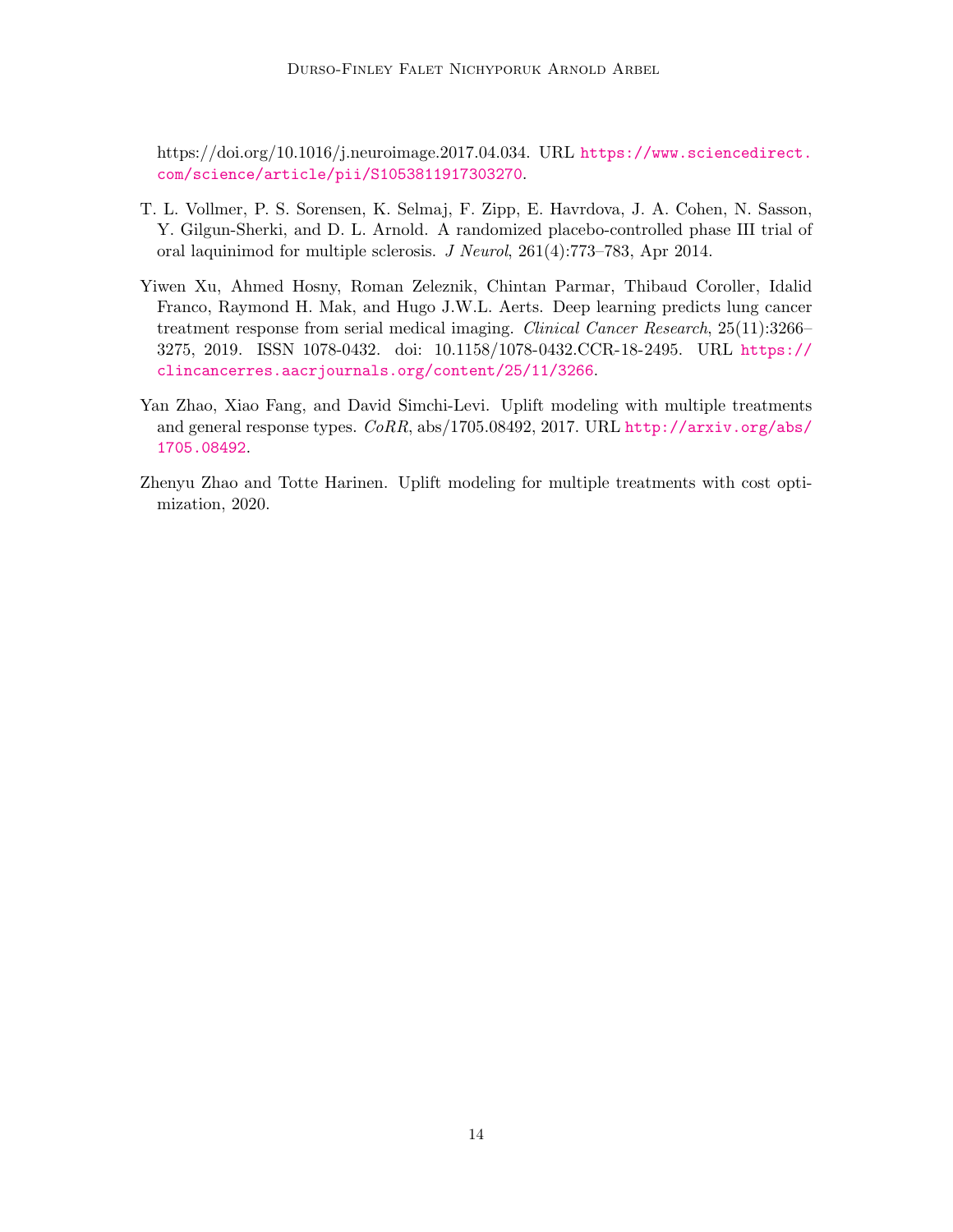## <span id="page-14-0"></span>Appendix A. Implementation Details

The MRI sequences are first clipped between  $+/-3$  standard deviations and then normalized to  $N(0, 1)$  per sequence. The MRI sequences are then resampled to  $2x2x2$  resolution and cropped for a final dimension of  $72x76x52$ . The clinical data is normalized to  $N(0, 1)$ .

As mentioned in the Network Architecture section, the trunk of the model consists of three ResNet blocks followed by several MLPs. Each ResNet block contains two convolutional blocks followed by a residual addition. Each convolutional block contains a convolution (kernel size 3, stride 1), Instance Normalization [\(Ulyanov et al.,](#page-12-7) [2017\)](#page-12-7), a dropout layer [\(Srivastava et al.,](#page-12-8) [2014\)](#page-12-8) with  $p = 0.3$ , and a LeakyReLU activation [\(Maas,](#page-11-10) [2013\)](#page-11-10). Each ResNet block, with the exception of the last, is followed by an max pooling operation with kernel size 2. In the three ResNet blocks, the number of kernels for each convolution is [32, 64, 128] respectively. After the three ResNet blocks, the latents are flattened using a global average pool before concatenating the features with the clinical information and inputting the combined latent space to the MLPs. Each of the 5 MLPs in the network consist of three hidden layers which have dimensions [128,32,16] and use ReLU activations [\(Agarap,](#page-8-4) [2018\)](#page-8-4) with no dropout. For training, we used the AdamW optimizer[\(Loshchilov](#page-10-10) [and Hutter,](#page-10-10) [2019\)](#page-10-10) with a learning rate of .0001 and a batch size of 8.

For models using imaging data and clinical data, the clinical data included age, gender and baseline EDSS. For the models using clinical data only, the clinical data included age, gender, baseline EDSS, baseline T2 lesion volume, and baseline Gad lesion count.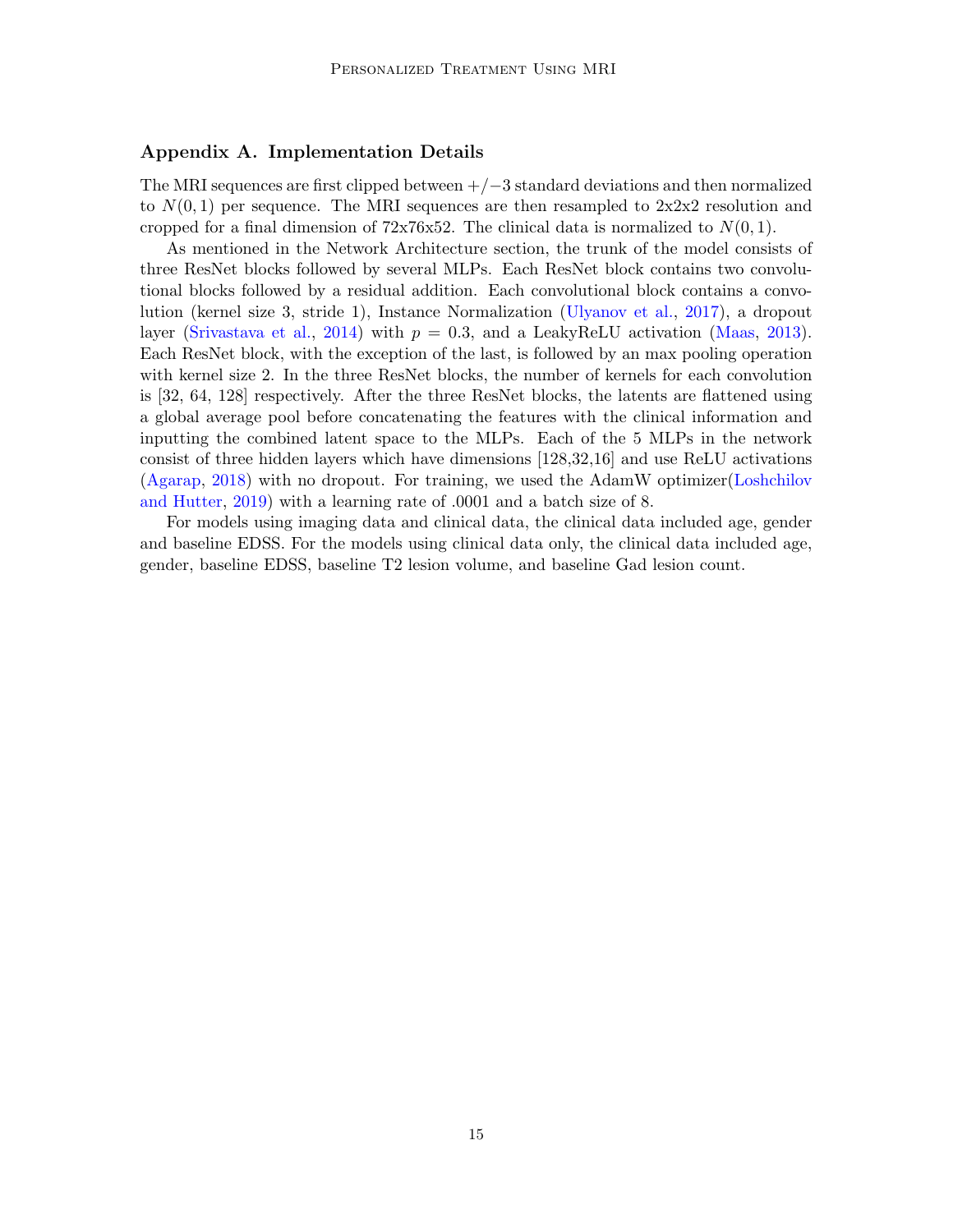Appendix B. Lesion Counts



Figure B.1: Future NE-T2 Lesion Count Histogram.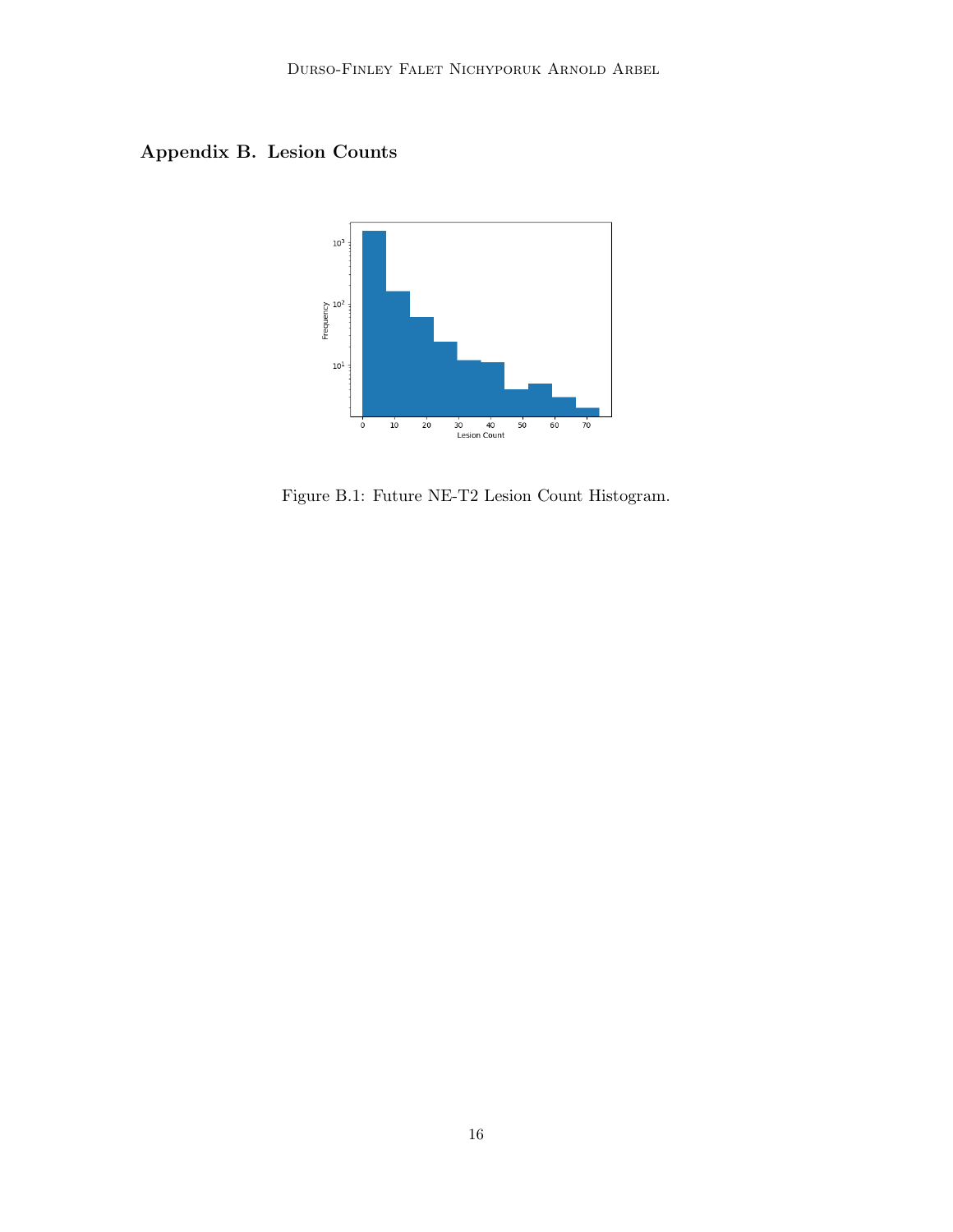

Figure B.2: Future NE-T2 Lesion Counts by Treatment

Appendix C. Treatment Effect Analysis with the binary MEDA-T2 outcome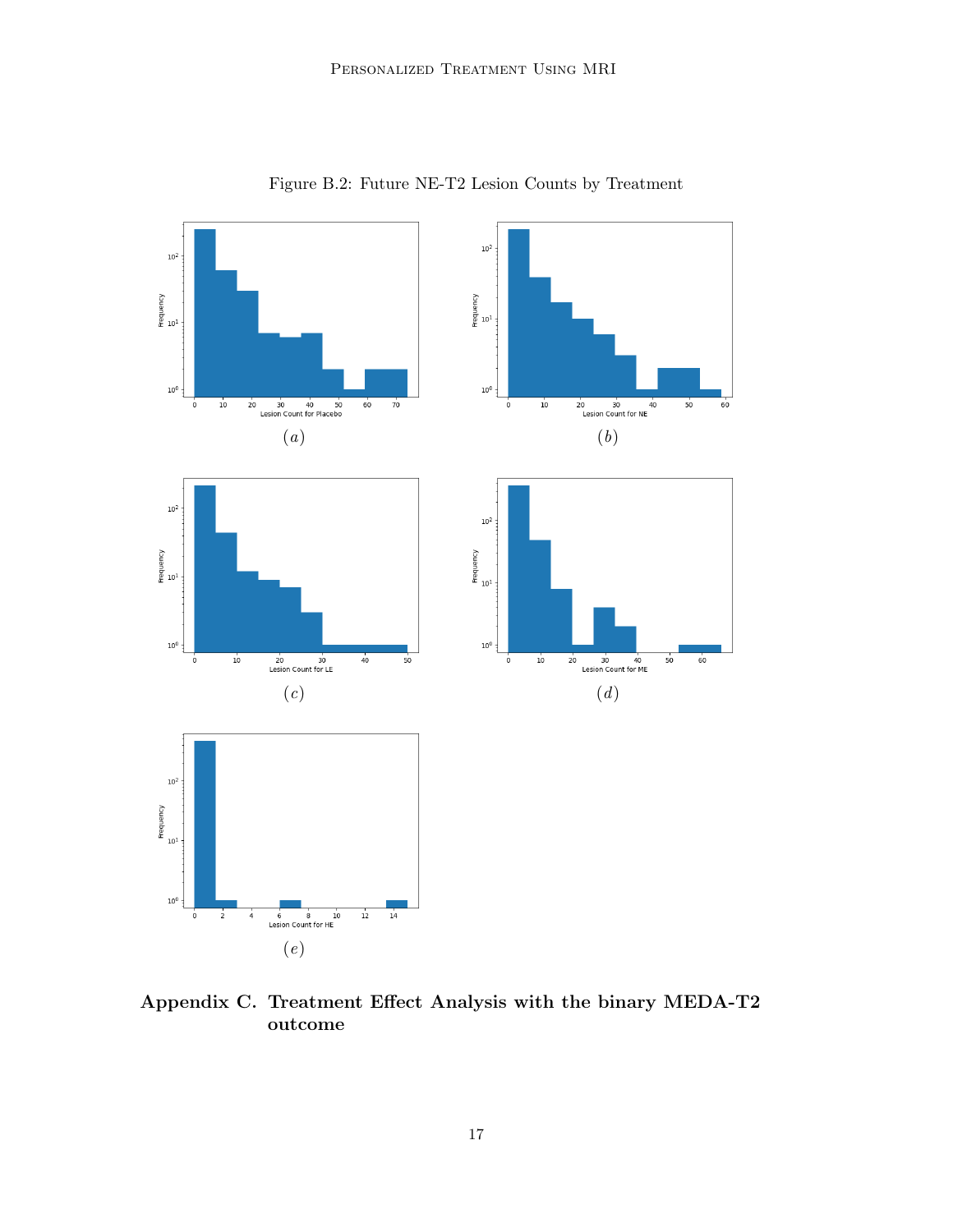

Figure C.1: Treatment Effect Analysis. (a) Average difference in frequency of MEDA-T2 between treatment-placebo pairs, binned according to tertiles of predicted treatment effect size. (b) Frequency of risk-adjusted MEDA-T2 for individuals who did (blue) or did not (orange) receive the recommended treatment, compared to random treatment assignment (green). Incremental risk values  $(\lambda)$  are varied on the x-axis.

<span id="page-17-0"></span>Appendix D. Additional Uplift Bins



Figure D.1: Average difference in NE-T2 lesion count between treatment-placebo pairs, binned according to quintiles (a) and deciles (b) of predicted treatment effect size.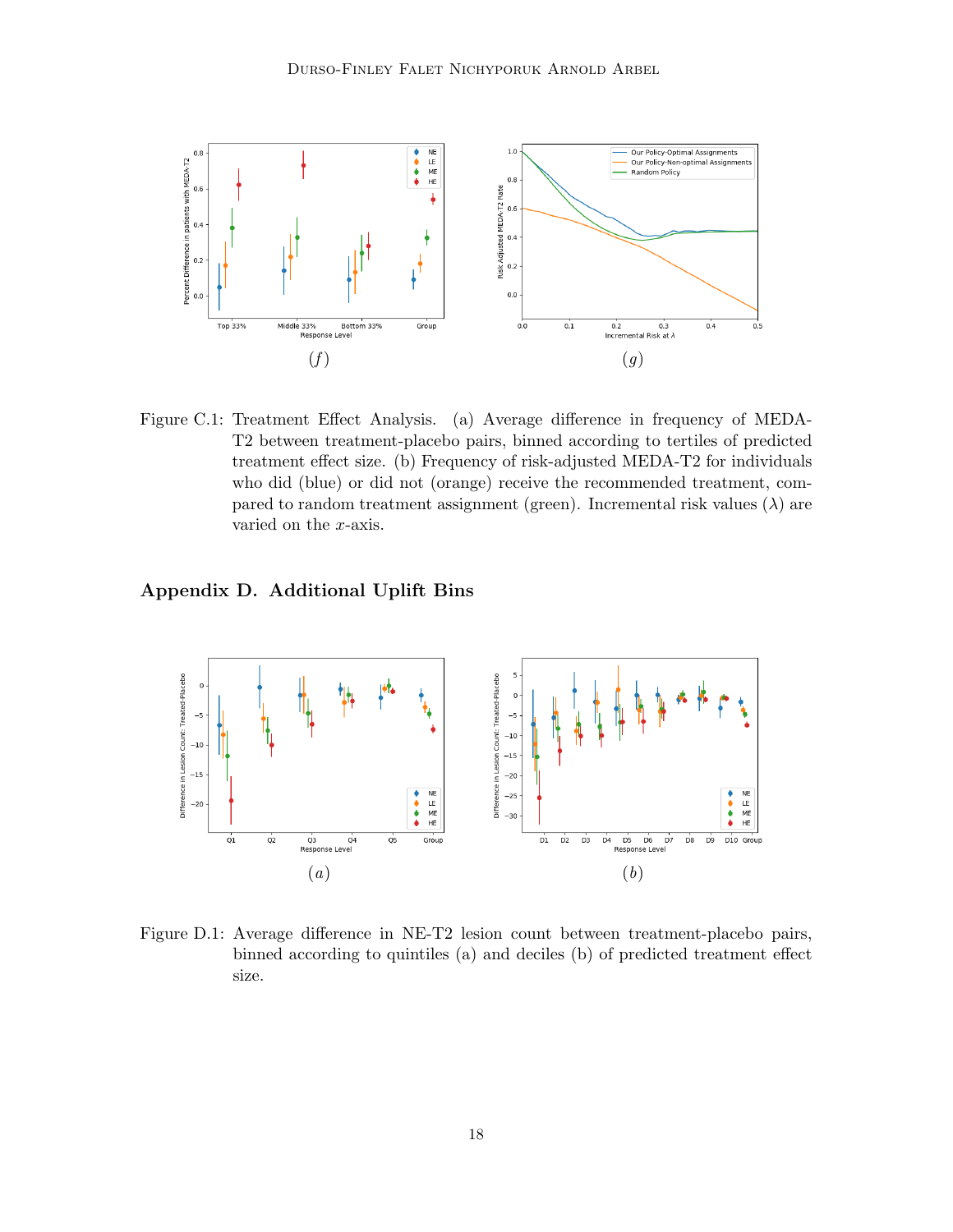## Appendix E. Additional Results

| Model Type            | $+$ Clinical   Multi-Head | Placebo           | NΕ                 | LE                | МE                | HE                 |
|-----------------------|---------------------------|-------------------|--------------------|-------------------|-------------------|--------------------|
| Baseline              |                           | 0.5               | 0.5                | 0.5               | 0.5               | 0.5                |
| Clinical Only         |                           | $0.76 + .03$      | $0.719+/-02$       | $0.745 + (-0.05)$ | $0.73 + (-0.03)$  | $0.46 + / - .07$   |
| Binary Classification |                           | $0.77 + .03$      | $0.69+/-0.5$       | $0.68 + (-0.06)$  | $0.759 + (-0.03)$ | $0.5 + (-11)$      |
| Binary Classification |                           | $0.818 + (-0.01)$ | $0.738 + (-.071)$  | $0.770 + (-.001$  | $0.753 + (-.014)$ | $0.488 + (-.0017)$ |
| Binary Classification |                           | $0.772 + (-.04)$  | $0.682 + (-.04)$   | $0.73 + (-0.01)$  | $0.751 + / - .04$ | $0.497 + (-0.04)$  |
| Binarized Regression  |                           | $0.836 + (-.01)$  | $0.749 + (-.0021)$ | $0.783 + (-.001)$ | $0.769 + (-.014)$ | $0.488 + (-.0017)$ |

Table E.2: MAE for log lesion count regression against baseline

| Model           | Placebo          | NΕ                                                               | ΠE   | МF              | ΗE                 |
|-----------------|------------------|------------------------------------------------------------------|------|-----------------|--------------------|
| <b>Baseline</b> | 0.94             | ).98                                                             | ).89 | 0.789           | 0.072              |
| MAE             | $0.658 + (-.08)$ | $\vert 0.839 + \rangle - .059 \vert 0.70 + \rangle - .052 \vert$ |      | $0.64 + (-.07)$ | $\mid$ 0.07+/- .01 |

## <span id="page-18-0"></span>Appendix F. Pretrial Patient Statistics.

Table F.1: Baseline clinical and scalar MRI metrics for our dataset. Standard deviations are in parentheses.

| Trial/Treatment              | BRAVO/Placebo | DEFINE/Placebo | BRAVO/NE   | BRAVO/LE    | OPERA 1/ME  | OPERA 2/ME | OPERA 1/HE   | OPERA 2/HE   |
|------------------------------|---------------|----------------|------------|-------------|-------------|------------|--------------|--------------|
|                              |               |                |            |             |             |            |              |              |
|                              | 278           | 94             | 261        | 295         | 223         | 208        | 236          | 232          |
| Age                          | 37.95 (9.27)  | 37.8(9.51)     | 37.03(9.2) | 38.29(9.45) | 37.2(9.25)  | 37.3(8.95) | 37.1(9.27)   | 37.5(8.85)   |
| Gender(Male Fraction)        | 0.29          | 0.25           | 0.29       | 0.31        | 0.33        | 0.34       | 0.34         | 0.37         |
| Baseline EDSS                | 2.71(1.16)    | 2.46(1.23)     | 2.67(1.23) | 2.64(1.14)  | 2.7(1.27)   | 2.68(1.37) | 2.77(1.21)   | 2.68(1.27)   |
| T <sub>2</sub> Lesion Volume | 7.82(8.714)   | 6.67(8.2)      | 9.28(9.8)  | 8.4(9.2)    | 9.28(11.1)  | 10.0(12.3) | 10.96(14.21) | 10.83(14.25) |
| Gad Count                    | 1.12(3.24)    | 1.84(3.91)     | 1.61(4.40) | 1.48(3.5)   | 1.535(4.75) | 1.87(4.47) | 1.73(4.35)   | 1.85(4.8)    |